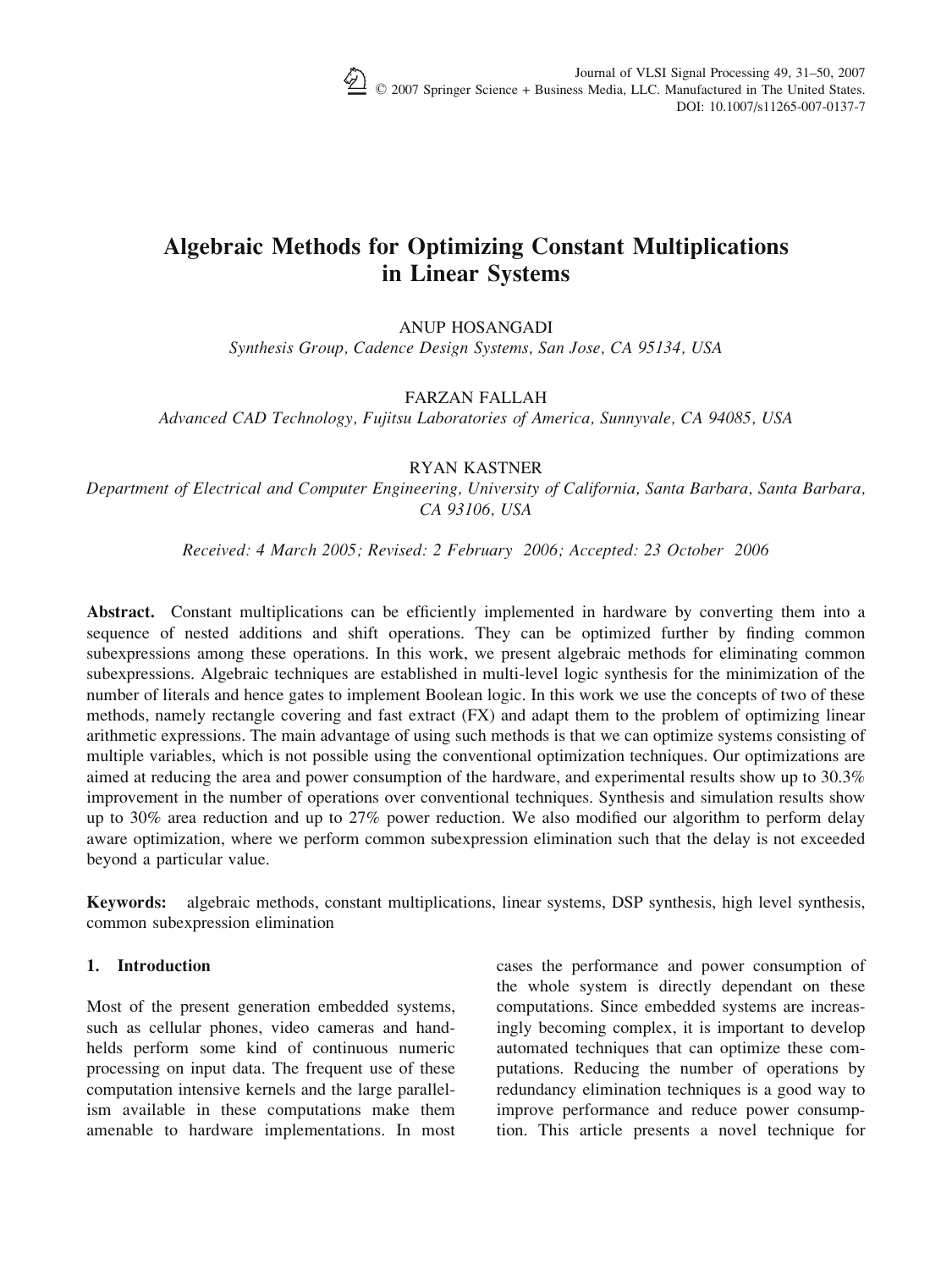<span id="page-1-0"></span>reducing the number of computations in a set of linear arithmetic expressions implemented in application specific integrated circuits (ASICs).

Linear arithmetic computations can be found in a number of applications, mainly in communications, control and signal processing. When the constant multiplications need to be implemented in hardware, the full flexibility of a multiplier is not necessary, and the multiplication can be implemented as a sequence of additions and hardwired shift operations. The relative cost of adder and multiplier depends on the adder and multiplier architectures in addition to the implementation technology. For example, a  $k \times k$ array multiplier has twice the latency and  $k$  times the area of a k-bit ripple carry adder. For example consider the integer multiplication  $7\times X$  as shown in Fig. 1. Using two's complement representation for the constants, it is possible to implement this multiplication using two additions and two shift operations. Using signed digit representations reduces the number of non-zero digits in the representation of the constant, which reduces the number of additions. Figure 1 shows that by using the canonical signed digit (CSD) representation it is possible to implement  $7 \times X$  using only one addition and one shift operation. The number of operations can be further reduced by finding common subexpressions among the set of constant multiplications. Conventional methods find common subexpressions among the set of constants multiplying a single variable, by looking at common digit patterns in the constants involved. For example, in the operations  $7\times X$  and  $13 \times X$  shown in Fig. 2, the common digit pattern " $101$ " can be observed in the two constants "7" and "13". This common digit pattern corresponds to the common subexpression " $X+X \ll 2$ ". Eliminating this common subexpression reduces the number of additions by one, as shown in Fig. 2.

Most of the earlier works for finding common subexpressions in systems involving constant multiplications were based on finding common digit

$$
7 * X = (0 1 1 1)_{2} = X < 2 + X < 1 + X
$$

$$
7 * X = (1 0 0 - 1)_{CSD} = X < 3 - X
$$

Figure 1. Converting constant multiplications into shifts and additions.

$$
7 * X = (0 1 1 1) = X < 2 + X < 1 + X
$$
  
\n
$$
13 * X = (1 1 1 0 1) = X < 3 + X < 2 + X
$$
  
\n
$$
D_1 = X + X < 2
$$
  
\n
$$
7 * X = X < 1 + D_1
$$
  
\n
$$
13 * X = X < 3 + D_1
$$

Figure 2. Eliminating common subexpressions by finding common digit patterns.

patterns in the set of constants multiplying a single variable [[1–9\]. These methods are good enough for](#page-17-0) [optimizing systems where only single variable](#page-17-0) [optimizations are required, such as the transformed](#page-17-0) [form of FIR digital filters. But such methods do not](#page-17-0) [do a good optimization of systems consisting of](#page-17-0) [multiple variables. Many operations in DSP can be](#page-17-0) [expressed in the form of a multiplication of a](#page-17-0) [constant matrix with a vector of input samples](#page-17-0) X of the form shown in Eq. (1), where  $c_{i,j}$  represents the  $(i,j)$ th element in an  $N \times N$  constant matrix.

$$
Y[i] = \sum_{j=0}^{N-1} c_{i,j} \times X[j] \tag{1}
$$

Just performing optimizations for a single variable at a time is not sufficient to do a good optimization for these systems. As an illustration consider the example linear system, consisting of the variables  $X_1$ and  $X_2$ , shown in Fig. [3a. Looking at common digit](#page-2-0) [patterns in the constants multiplying variable](#page-2-0)  $X_2$  $(7=0111)$  $(7=0111)$  $(7=0111)$ " and  $12=100$ " the common digit pat[tern](#page-2-0) "[11](#page-2-0)" [is detected and the number of operations](#page-2-0) [can be reduced by one, as shown in Fig.](#page-2-0) 3c. But by [eliminating common subexpressions to include mul](#page-2-0)[tiple variables, it is possible to further reduce the](#page-2-0) [number of additions by two as shown in Fig.](#page-2-0) 3d. To [the best of our knowledge such an optimization](#page-2-0) [cannot be done by any of the known techniques. In](#page-2-0) [this paper we present algebraic techniques that can](#page-2-0) [perform the kind of optimizations shown in Fig.](#page-2-0) 3d.

The rest of the paper is organized as follows. Section 2 [presents and compares related work in](#page-2-0) [optimizing linear computations. We formulate the](#page-2-0) [problem to be solved and introduce our polynomial](#page-2-0) [transformation of linear systems in Section](#page-5-0) 3.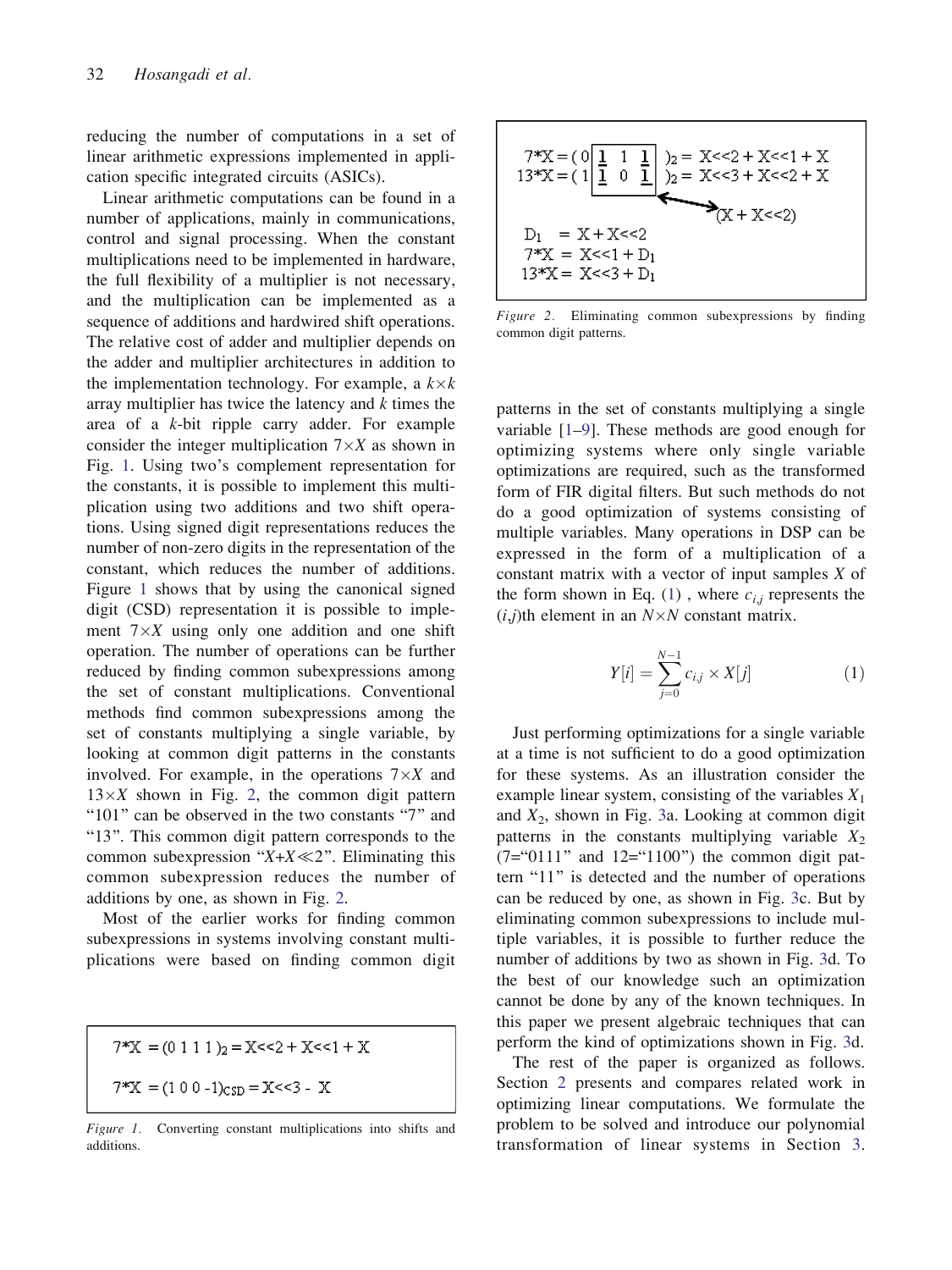<span id="page-2-0"></span>

Figure 3. Example showing the improvement obtained by extending common subexpressions involving multiple variables.

Section 4 [presents a technique for eliminating com](#page-6-0)[mon subexpressions using a rectangle covering](#page-6-0) approach. Section 5 [presents an improved technique](#page-10-0) [for eliminating common subexpressions by iterative](#page-10-0)[ly eliminating two-term common subexpressions.](#page-10-0) [We also present here a delay aware subexpression](#page-10-0) elimination algorithm. [We present experimental](#page-10-0) [results on a set of commonly used DSP transforms](#page-10-0) in Section [6, where we compare the reduction in the](#page-14-0) [number of operations and its effect on the perfor](#page-14-0)[mance, area and power consumption of the synthe-](#page-14-0) [sized examples. Finally we conclude the paper in](#page-14-0) [Section](#page-16-0) 7.

# 2. Related Work

Common subexpression elimination (CSE) is one of the well known compiler optimization techniques and is applied at both the local as well as the global scopes of the program. [\[10\]. In addition to CSE,](#page-17-0) [modern optimizing compilers also perform Value](#page-17-0) [numbering \[11\] and strength reduction \[12\]. Value](#page-17-0)



Figure 4. Coefficient transformation using matrix splitting.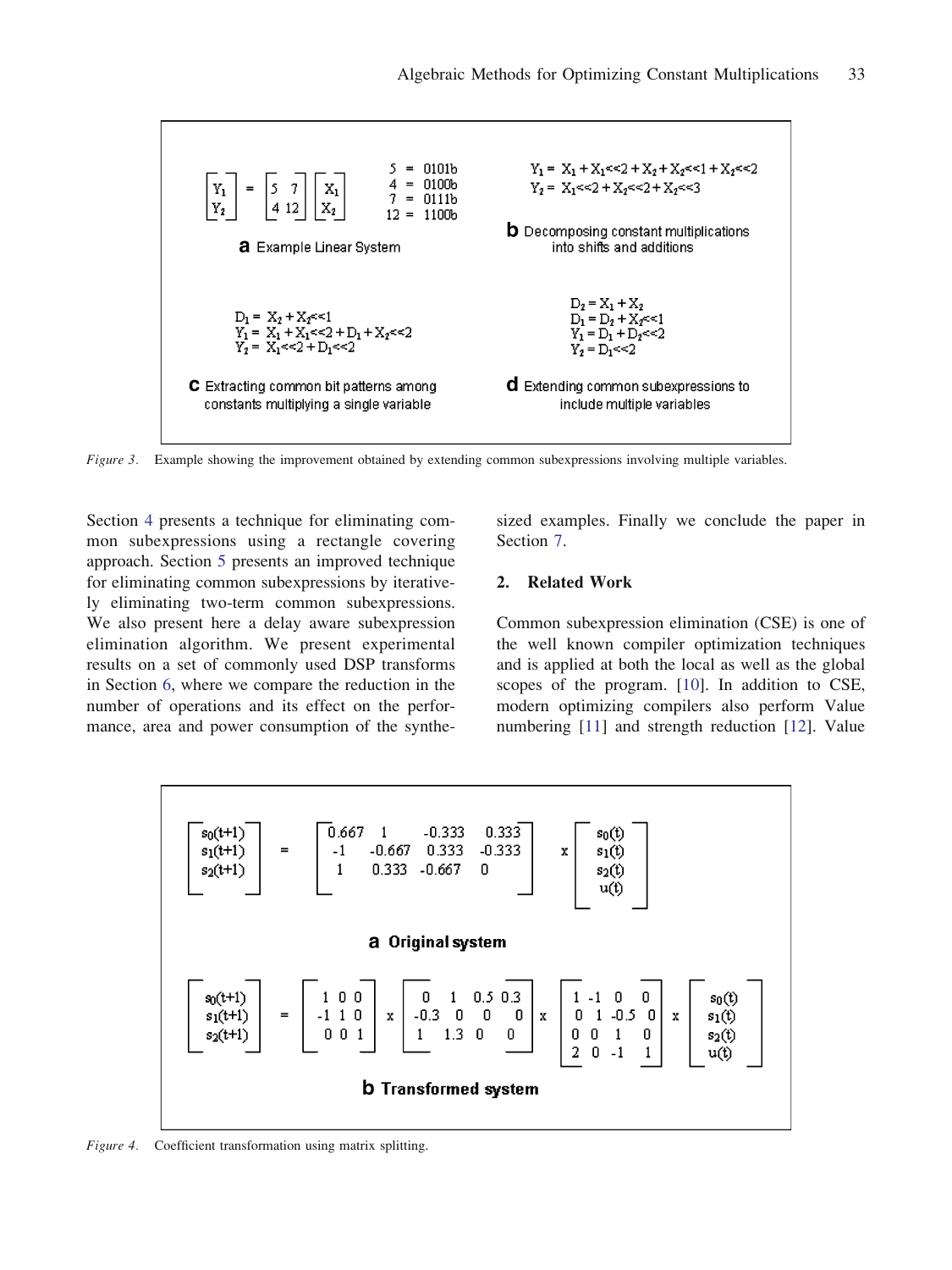[numbering assigns numbers to variables in the program](#page-17-0) [and detects equality among variables if they have the](#page-17-0) [same values throughout the execution of the program.](#page-17-0) [In addition it discovers constant values, evaluates](#page-17-0) [expressions with constant operands and propagates](#page-17-0) [them through the code. Strength reduction is useful in](#page-17-0) [many cases such as address calculation, where expen](#page-17-0)[sive multiplications can be reduced to additions.](#page-17-0)

CSE and Value numbering are powerful transformations for general purpose applications, but they fail to perform the best optimizations for arithmetic expressions, as they do not take advantage of the associative and distributive properties of arithmetic operators. The work in [\[13\] exploited these proper](#page-17-0)[ties targeted at exposing more loop invariant opera](#page-17-0)[tions, but even this method does not guarantee that](#page-17-0) [all possible common subexpressions would be](#page-17-0) [detected, which our methods described in this paper](#page-17-0) [do. Recent works have shown that vast improvement](#page-17-0) [in performance and power consumption can be](#page-17-0) [achieved by using more sophisticated optimization](#page-17-0) [techniques \[14–19\]. Our methods have been](#page-17-0) [designed only for arithmetic operations and can be](#page-17-0) [used in blocks without any control flow. The](#page-17-0) [traditional compiler techniques discussed previously](#page-17-0) [\[11–13\] are more general in the sense that they can](#page-17-0) [be applied at both the local and global scopes of the](#page-17-0) [program. Extending our methods to perform opti](#page-17-0)[mizations globally could result in a more practical](#page-17-0) [and powerful technique. In this paper, we target our](#page-17-0) [optimizations for hardware synthesis, and we com](#page-17-0)[pare our results with those produced by hardware](#page-17-0) [centric approaches, where we observe tremendous](#page-17-0) [improvements in area and power consumption.](#page-17-0)

The problem of reducing the number of operations by decomposing constant multiplications into shifts and additions has been studied for a long time [20, [21\]. This early work led to the invention of](#page-17-0) [a novel number representation scheme called the](#page-17-0) [canonical signed digit \(CSD\) \[22\]. The CSD repre](#page-17-0)[sentation, on an average reduces the number of non](#page-17-0)[zero digits in a constant representation by 33%](#page-17-0) [compared to the conventional two](#page-17-0)'[s complement](#page-17-0) [representation. This leads to a direct reduction in the](#page-17-0) [number of addition operations. CSD multipliers have](#page-17-0) [been used for low complexity FIR filter design \[9\].](#page-17-0) [There have been a number of works on optimizing](#page-17-0) [constant multiplications in FIR filter design by](#page-17-0) [efficient encoding of coefficients and sharing of](#page-17-0) [common computations \[1,](#page-17-0) 5, 23].

The first work that addressed the different issues and suggested solutions to the multiple constant multiplication (MCM) problem, was in [\[3\]. This](#page-17-0) [work used an iterative bipartite matching algorithm,](#page-17-0) [where in each iteration the best two matching](#page-17-0) [constants were selected and the matching parts](#page-17-0) [eliminated. This bipartite matching algorithm was](#page-17-0) [combined by a preprocessing scaling of the input](#page-17-0) [constants for an increased solution space. Though](#page-17-0) [scaling of the coefficients is an effective technique](#page-17-0) [for reducing the number of operations, the exponen](#page-17-0)[tial search space for finding the right scaling factor](#page-17-0) [does not make it a practical approach for solving the](#page-17-0) [problem. A drawback of the proposed algorithm is](#page-17-0) [that the bipartite matching algorithm is not the best](#page-17-0) [approach for eliminating common subexpressions,](#page-17-0) [and a more global approach is required. Furthermore,](#page-17-0) [this algorithm cannot find common subexpressions](#page-17-0) [among shifted forms of the constants. For example, it](#page-17-0) [cannot detect the common subexpression](#page-17-0) "[101](#page-17-0)" [between the constants](#page-17-0) " $0101$ " [and](#page-17-0) " $1010$ "[.](#page-17-0)

The works in [2, 24, [25\] perform a greedy](#page-17-0) [optimization procedure to minimize the area of](#page-17-0) [linear digital systems using combination of tech](#page-17-0)[niques modifying the coefficient matrices and com](#page-17-0)[mon subexpression elimination. The modification of](#page-17-0) [the coefficients is based on the fact that the](#page-17-0) [complexity of the multiplier is dependant on the](#page-17-0) [value of the coefficient and transforms the linear](#page-17-0) [system by splitting the constant matrices such that](#page-17-0) [the overall area is reduced. The matrix decom](#page-17-0)[position technique splits a system matrix](#page-17-0) M into the product of  $(2z+1)$  $(2z+1)$  $(2z+1)$  matrices  $M=M_zM_{z-1}M_{z-2}...$  $M=M_zM_{z-1}M_{z-2}...$  $M_0...M_{z+1}M_{z}$  $M_0...M_{z+1}M_{z}$  $M_0...M_{z+1}M_{z}$  $M_0...M_{z+1}M_{z}$  $M_0...M_{z+1}M_{z}$  $M_0...M_{z+1}M_{z}$ [. The matrix splitting is obtained by](#page-17-0) [row and column transformations. Figure](#page-2-0) 4 shows an [example of matrix splitting used in a linear system,](#page-2-0) [used in \[2\]. This matrix splitting was combined with](#page-17-0) [shift-and-add decomposition of constant multiplica](#page-17-0)[tions and an algorithm to eliminate common sub](#page-17-0)[expressions in \[2\]. The algorithm was based on](#page-17-0) [bipartite matching, similar to \[3\], but was extended](#page-17-0) [to find common subexpressions among shifted forms](#page-17-0) [of the constants. For example, it could detect the](#page-17-0) [common pattern](#page-17-0) " $101$ " [among the patterns](#page-17-0) " $1010$ " [and](#page-17-0) "[0101](#page-17-0)"[. A major disadvantage of this method is](#page-17-0) [that it cannot find common subexpressions involving](#page-17-0) [multiple variables, which leads to inferior solutions,](#page-17-0) [as we show in our experimental results. Our method](#page-17-0) [does not consider the modifications of the coefficient](#page-17-0) [matrices, since it is a method that only eliminates](#page-17-0)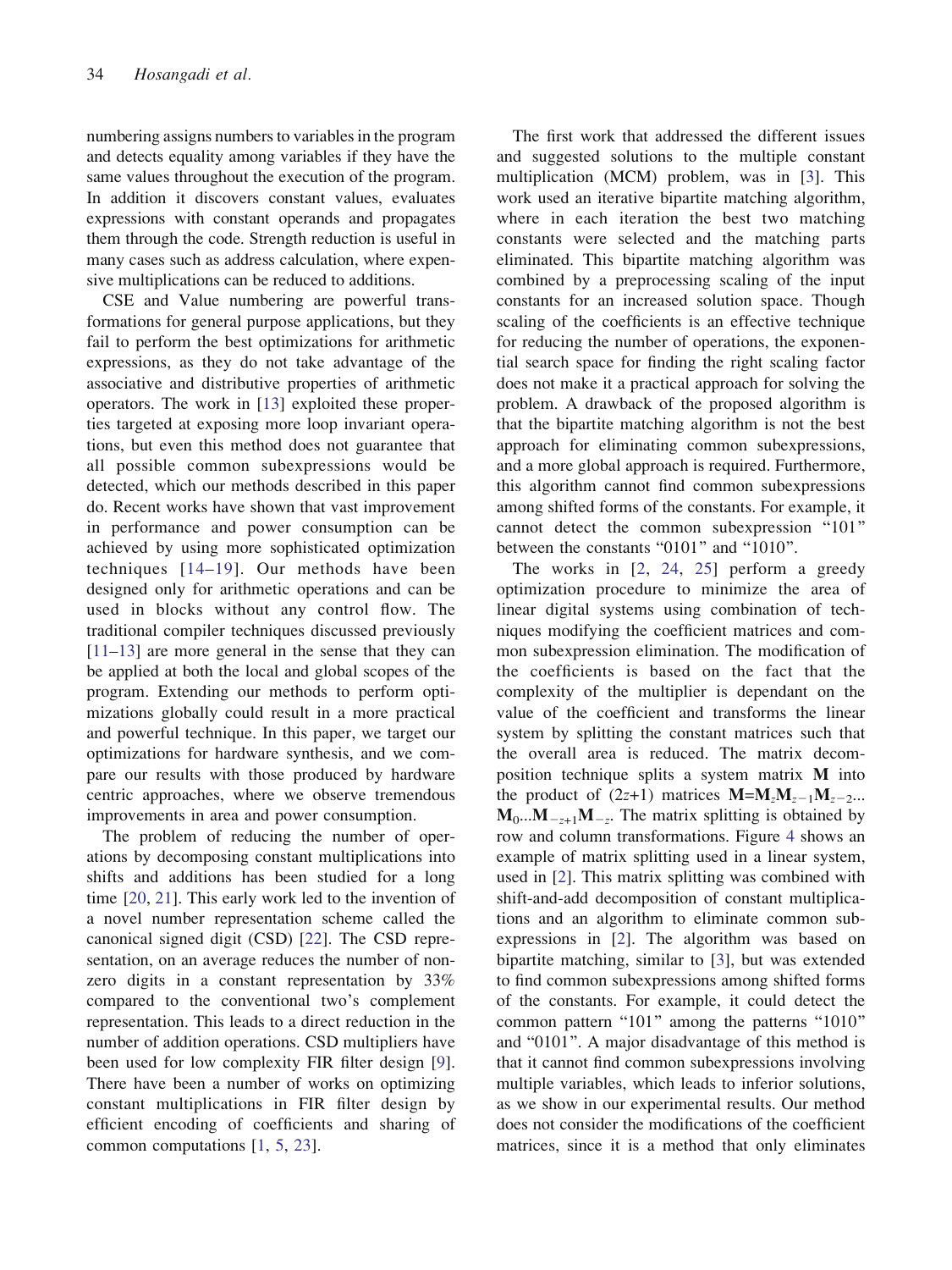[common subexpressions. It assumes that a coefficient](#page-17-0) [matrix is already given.](#page-17-0)

There have been plenty of methods for eliminating common subexpressions based on the digit pattern matching techniques, particularly for the optimization of FIR digital filters. For the transposed form of FIR filters (shown in Fig. 5), it is sufficient to optimize multiplications involving a single variable. The idea of replacing the multipliers with a computation sharing multiplier block was first introduced in [\[26\], where the sharing was obtained by finding](#page-17-0) [common digit patterns among the set of coefficients.](#page-17-0) [Graph theoretic approaches have been used to](#page-17-0) [synthesize the multiplier block by finding minimal](#page-17-0) [differences among the coefficients \[6,](#page-17-0) 7, 27], where [the nodes in the graph denote the coefficients and the](#page-17-0) [edges denote the differences between the coeffi](#page-17-0)[cients. Exhaustive pattern generation and matching](#page-17-0) [techniques have also been explored in \[1\], where all](#page-17-0) [possible patterns having two or more non-zero digits](#page-17-0) [are generated and a matching is performed among](#page-17-0) [them. Though these methods produce good results](#page-17-0) [for FIR filters, they do not do a good optimization for](#page-17-0) [multiple variable systems. Our methods can find all](#page-17-0) [the common subexpressions detected by these meth](#page-17-0)[ods in addition to finding common subexpressions](#page-17-0) [involving multiple variables.](#page-17-0)

The final reduction in the number of operations produced by any optimization algorithm depends on the initial representation of the constants. Although using CSD representation of the constants produces the least number of operations before optimization, it does not imply the least number of operations after eliminating common subexpressions. The best results can be obtained by using a mixed representation of the coefficients involved, as observed in [[5\]. But the exponential number of combinations that](#page-17-0) [need to be considered does not make it practical to use](#page-17-0) [such an approach. In our work, we use only a single](#page-17-0) [representation, namely CSD for the constants.](#page-17-0)

The main optimization in multi-level logic synthesis is the reduction of the number of literals in a set of Boolean functions by performing decomposition and factoring. These functions typically contain hundreds of variables and thousands of literals and therefore various efficient techniques have been developed to handle the large complexity [[28\].](#page-17-0) [Performing Boolean decomposition and factoring](#page-17-0) [for large instances is computationally infeasible](#page-17-0) [\[29\], and simplified procedures such as algebraic](#page-17-0) [decomposition and factoring are generally preferred.](#page-17-0) [Decomposition is the process of pulling out common](#page-17-0) [subexpressions consisting of two or more cubes](#page-17-0) [\(terms\) until there are no more common subexpres](#page-17-0)sions to be found. Figure 6 [shows the decomposition](#page-5-0) [of the Boolean functions F, G and H, by extracting](#page-5-0) [the common factors](#page-5-0)  $X=(a+b)$  and  $Y=cd$ . We have [adapted the techniques for algebraic decomposition](#page-5-0)



Figure 5. Structures for FIR digital filters.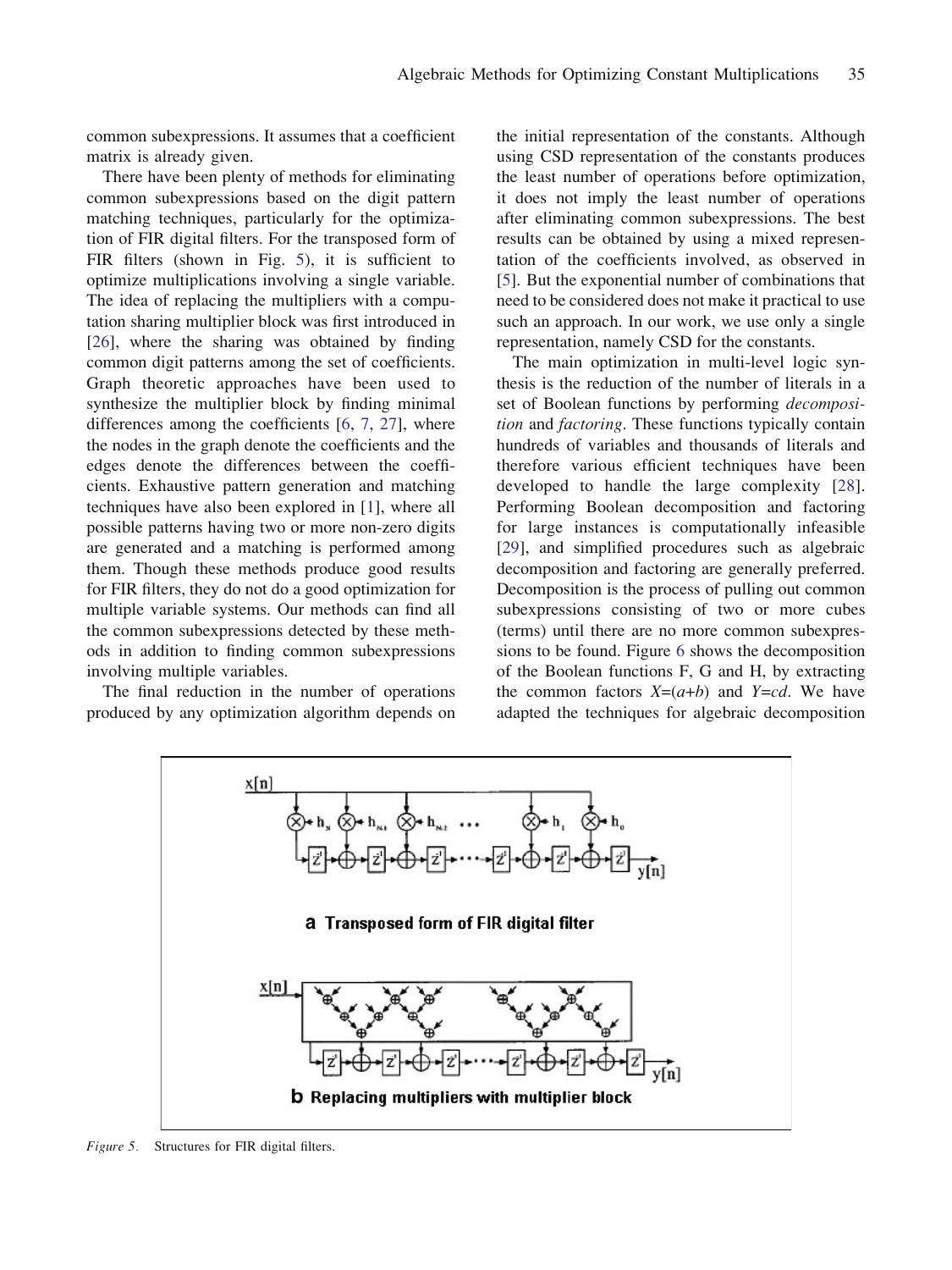<span id="page-5-0"></span>
$$
\begin{array}{l} Y_1 = \hbox{$_{(1)}$} X_1 + \hbox{$_{(2)}$} X_1 L^2 + \hbox{$_{(3)}$} X_2 + \hbox{$_{(4)}$} X_2 L + \hbox{$_{(5)}$} X_2 L^2 \\ \\ Y_2 = \hbox{$_{(6)}$} X_1 L^2 + \hbox{$_{(7)}$} X_2 L^2 + \hbox{$_{(8)}$} X_2 L^3 \end{array}
$$

Figure 6. Polynomial representation of example linear system.

[for Boolean expressions \[30,](#page-18-0) 31] to the problem of [finding and eliminating common subexpressions in](#page-18-0) [linear arithmetic expressions. The key modifications](#page-18-0) [include the novel polynomial transformation for](#page-18-0) [constant multiplications to handle the shift operator](#page-18-0) [and the algorithms for finding](#page-18-0) kernels for the method [using rectangle covering \(Section](#page-6-0) 4) and the algorithm for finding [two-term divisors](#page-10-0) (Section 5). Further[more, we need to consider the overlapping of terms](#page-10-0) [for linear expressions, when eliminating common](#page-10-0) [subexpressions \(Section](#page-10-0) 4 and Section 5).

# 3. Problem Formulation and Polynomial Transformation

The problem to be solved can be formulated as thus:

Given a system of linear arithmetic expressions consisting of additions/subtractions and the multiplications are only with constant operands, assume that all the constant multiplications are to be decomposed into additions/subtractions and shift operations. Also assume that there are an infinite number of resources (ALUs and routing resources) that are available to implement the system. In such a scenario, reducing the number of additions that have to be implemented has a direct impact on the area. The dynamic power consumption is roughly proportional to the number of operations per unit of time, and the leakage power consumption also increases with the increase in the number of transistors. The objective is to reduce the number of additions/ subtractions as much as possible which would result in lower area and lower total power consumption. We also present a variation of our algorithm, where we reduce the number of additions/subtractions without increasing the length of the critical path.

An optimal solution to the common subexpression elimination problem has been recently formulated [[32\] using 0–1 integer linear programming \(ILP\).](#page-18-0) [But the formulation is only for single variable](#page-18-0) [systems such as those found in FIR filters. Most of](#page-18-0) [the other works in this area have the same limitation.](#page-18-0) [The main contribution of our work is an algorithm](#page-18-0) [that can optimize a system consisting of any number](#page-18-0) [of variables. We now introduce our polynomial](#page-18-0) [transformation which enables us to perform such an](#page-18-0) [optimization.](#page-18-0)

# 3.1. Polynomial Transformation of Constant Multiplications

This polynomial transformation helps us to find common subexpressions involving any number of variables.

Using a given representation of the integer constant C, the multiplication with the variable X can be represented as

$$
C \times X = \sum_{i} \pm (XL^{i})
$$

where L represents the left shift from the least significant digit and the  $i$ 's represent the digit positions of the non-zero digits of the constant, 0 being the digit position of the least significant digit. Each term in the polynomial can be positive or negative depending on the sign of the non-zero digit. Thus this representation can handle signed digit representations such as the canonical signed digit (CSD).

For example the constant multiplication  $(12)_{\text{decimal}} \times$  $X=(1100)_{\text{binary}} \times X = XL^2 + XL^3$  in our polynomial representation. In case of systems where the constants are

```
Kemels (P)
   \{D\} = set of kernels and co-kernels = \varphi ;
   L = I;
  if(P, is a kernel)
    \{D\} = \{D\} \cup (P, I);umila
   (at least 2 terms with non-zero exponents of L exist in P<sub>s</sub>)
     MinL = Minimum (non-zero) exponent of L;P_{\rm L}= Divide(P<sub>t</sub>, MinL);L
            = L * MinL\{D\} = \{D\} \cup (P, L),Divide(P, MinL)
  \{T_{ij}\} = Terms of P_i having non-zero exponent of L;
  Divide the exponent of L in each term in \{T_i\} by MinL;
  return \{T_{ij}\};
```
Figure 7. Algorithm for generation of kernels.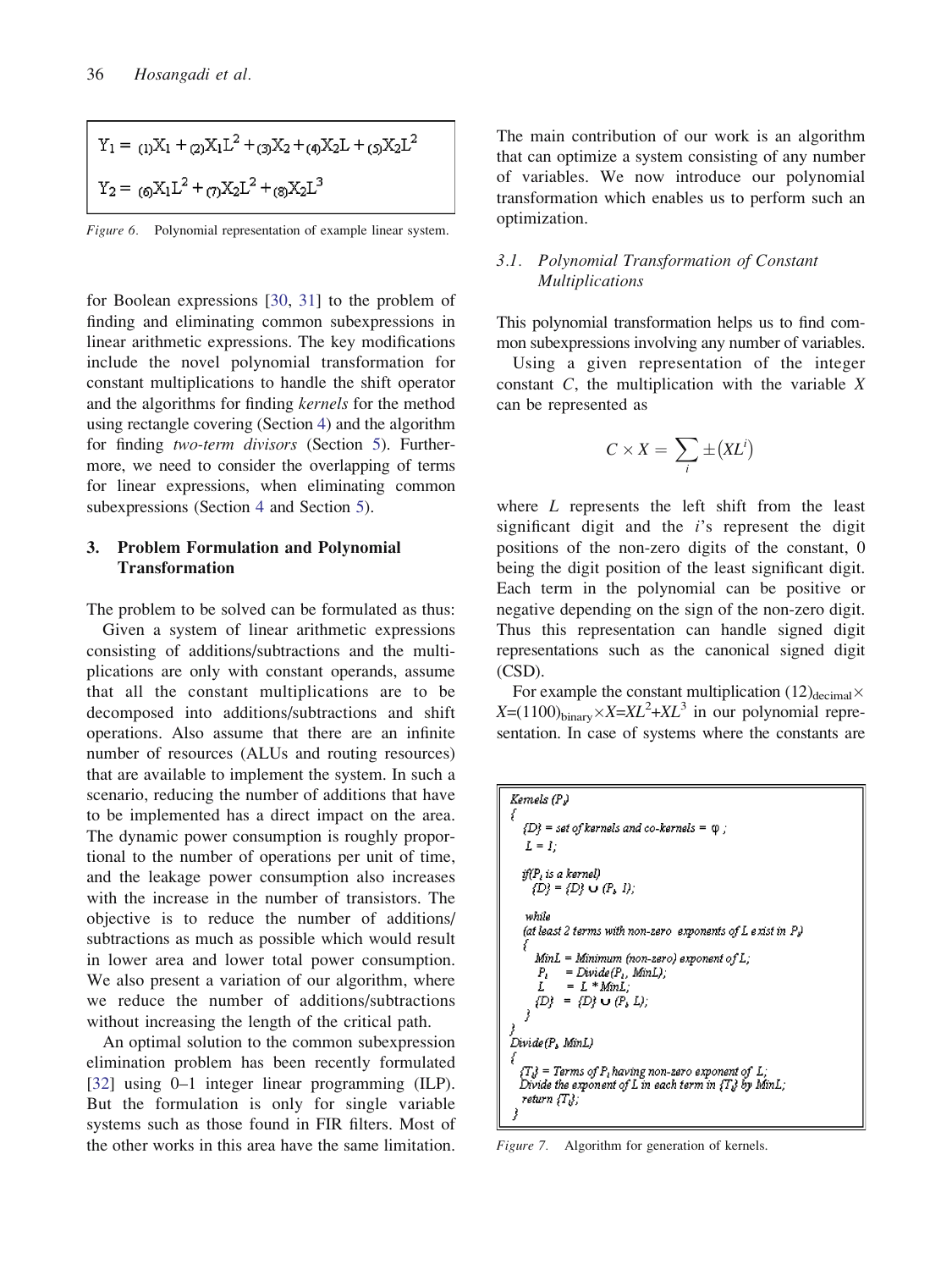<span id="page-6-0"></span>real numbers represented in fixed point, the constant can be converted into an integer, and the final result can be corrected by shifting right. For example in the constant multiplication  $(0.101)_{\text{binary}} \times X = (101)_{\text{binary}} \times$  $X \times 2^{-3} = (X + XL^2) \times 2^{-3}$  in our polynomial representation. The linear system in Fig. [3a and b can be](#page-2-0) [written using our polynomial formulation as shown in](#page-2-0) Fig. [7. The subscripts in parenthesis represent the term](#page-5-0) [numbers which will be used in our optimization](#page-5-0) [algorithm.](#page-5-0)

#### 4. Optimization Using Rectangle Covering

This section presents a technique to find common subexpressions by transforming the problem as a rectangle covering problem. First, a set of all algebraic divisors of the polynomial expressions is generated and arranged in a matrix form, from which all possible common subexpressions, involving any number of variables can be detected. A heuristic rectangle covering algorithm is then used to iteratively find common subexpressions.

## 4.1. Generating Kernels of Polynomial Expressions

A kernel of a polynomial expression is a subexpression that is derived from the original expression through division by an exponent of  $L$ , and contains at least one term with a zero exponent of  $L$ , and all the terms of the original expression that had higher exponents of L. A divisor of a polynomial expression is a subexpression of the expression having at least one term with a zero exponent of L. The set of kernels of a polynomial expression is a subset of the set of divisors of the expression. The algorithm for generating kernels of a set of polynomial expressions is shown in Fig. 8. The algorithm recursively finds kernels within kernels generated by dividing by the smallest exponent of L. The exponent of  $L$  that is used to divide the original expression to obtain the kernel is the corresponding co-kernel of the kernel expression.



Figure 8. Set of kernels and co-kernels for expressions in Fig. [6.](#page-5-0)



Figure 9. Overlap between kernel expressions.

For example consider the expression  $Y_1$  in Fig. [7.](#page-5-0) [Since](#page-5-0)  $Y_1$  [satisfies the definition of a kernel, we record](#page-5-0)  $Y_1$  $Y_1$  $Y_1$  [as a kernel with co-kernel](#page-5-0) '1'[. The minimum non](#page-5-0)[zero exponent of](#page-5-0) L in  $Y_1$  is L[. Dividing by](#page-5-0) L we [obtain the kernel expression](#page-5-0)  $X_1L+X_2+X_2L$  $X_1L+X_2+X_2L$  $X_1L+X_2+X_2L$  $X_1L+X_2+X_2L$ [, which we](#page-5-0) [record as a kernel with co-kernel](#page-5-0) L. This expression has L [as the minimum non-zero exponent of](#page-5-0) L. Dividing by L[, we obtain the kernel](#page-5-0)  $X_1+X_2$  $X_1+X_2$  [with co](#page-5-0)[kernel](#page-5-0)  $\tilde{L}^2$ [. No more kernels are generated and the](#page-5-0) [algorithm terminates. For expression](#page-5-0)  $Y_2$  [we obtain](#page-5-0) [the kernel](#page-5-0)  $X_1+X_2+X_2L$  $X_1+X_2+X_2L$  $X_1+X_2+X_2L$  $X_1+X_2+X_2L$  [with](#page-5-0) [co-kernel](#page-5-0)  $L^2$ [. The set of](#page-5-0) [kernels and co-kernels for the expressions in Fig.](#page-5-0) 7 are shown in Fig. 9.

The importance of kernels is illustrated by the following theorem.

Theorem There exists a k-term common subexpression if and only if there is a  $k$ -term non-overlapping intersection between at least two kernels.

This theorem basically states that each common subexpression in the set of expressions appears as a non-overlapping intersection among the set of kernels of the polynomial expressions. Here a nonoverlapping intersection implies that the set of terms involved in the intersection are all distinct. As an example of overlapping terms, consider the binary constant "1001001" represented in Fig. [10. Convert](#page-7-0)[ing the multiplication of this constant with the](#page-7-0) variable  $X$  [into our polynomial representation, we](#page-7-0) [get the expression](#page-7-0)  $_{(1)}X +_{(2)}XL^3 +_{(3)}XL^6$  $_{(1)}X +_{(2)}XL^3 +_{(3)}XL^6$  $_{(1)}X +_{(2)}XL^3 +_{(3)}XL^6$ [. There are two](#page-7-0) [kernels](#page-7-0) [generated:](#page-7-0)  $X+XL^3+XL^6$  $X+XL^3+XL^6$  $X+XL^3+XL^6$  [covering terms 1, 2](#page-7-0) [and](#page-7-0) [3](#page-7-0) and  $X+XL^3$ [, covering terms 2 and 3. An](#page-7-0) [intersection between these two kernels will detect two](#page-7-0) [instances](#page-7-0) [of](#page-7-0) [the](#page-7-0) [subexpression](#page-7-0)  $X+XL^3$ [, but they](#page-7-0) [overlap as they both cover term 2. This overlap can](#page-7-0) [wbe seen in the overlap between the two instances](#page-7-0) [of the bit-pattern](#page-7-0) " $1001$ " [as seen in Fig.](#page-7-0) 10. Imple[menting](#page-7-0) [the](#page-7-0) [polynomial](#page-7-0)  $X+XL^3+XL^6$  $X+XL^3+XL^6$  $X+XL^3+XL^6$  [with two](#page-7-0) [instances](#page-7-0) [of](#page-7-0)  $X+XL^3$  [will result in the second term](#page-7-0)  $XL^3$  $XL^3$  [being covered twice. Though we can still](#page-7-0) [implement](#page-7-0) [it](#page-7-0) [this](#page-7-0) [way,](#page-7-0) [and](#page-7-0) [subtract](#page-7-0)  $XL^3$  [at the end,](#page-7-0)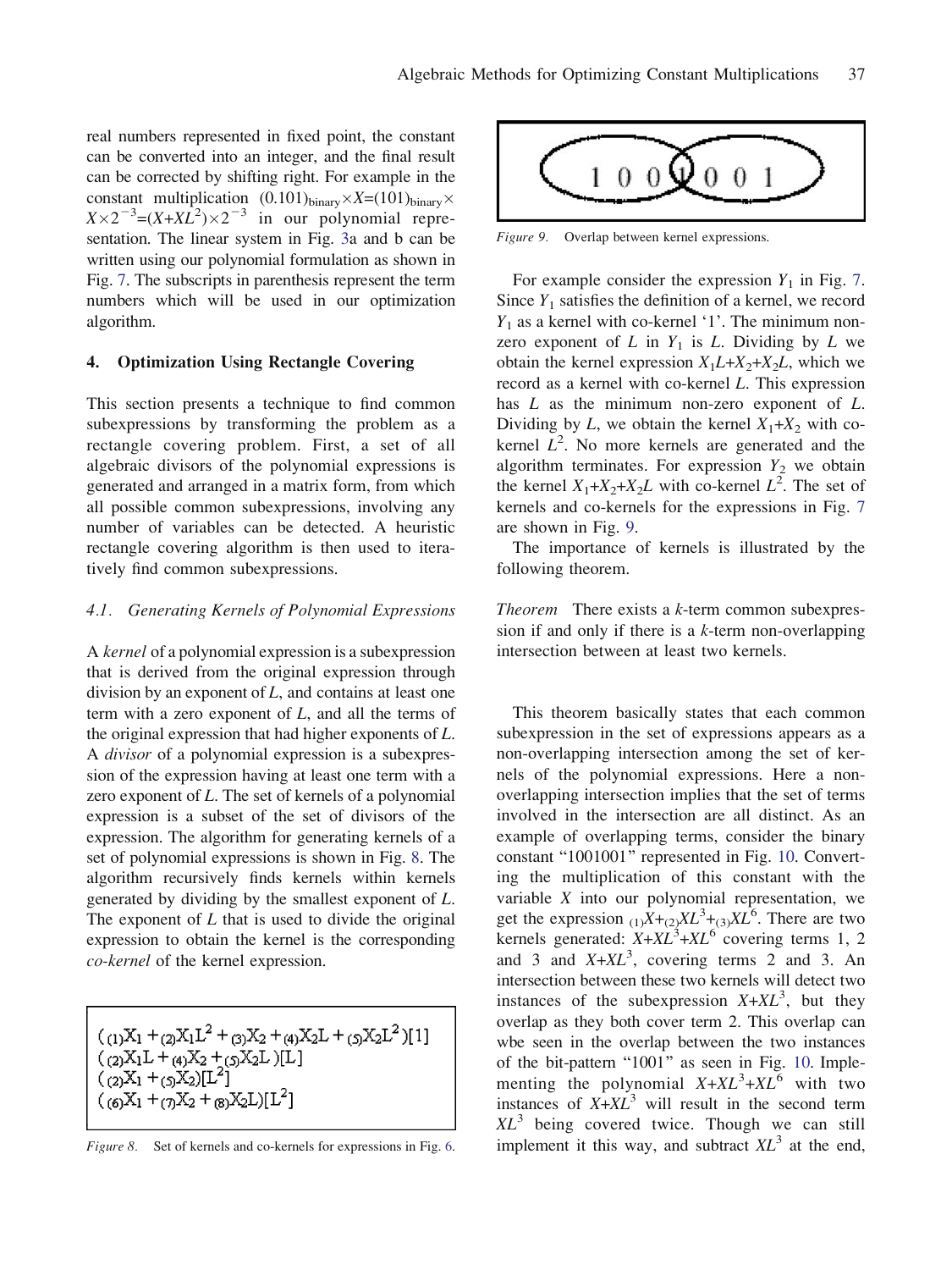<span id="page-7-0"></span>

|   |           |           |           |           |           | D         |
|---|-----------|-----------|-----------|-----------|-----------|-----------|
|   | $+X_1$    | $+X_1L$   | $+X_2$    | $+X_2L$   | $+X_2L$   | $+X_1L$   |
|   | $1_{(1)}$ | $1_{(2)}$ | $1_{(3)}$ | $1_{(4)}$ | $1_{(5)}$ |           |
| 2 |           |           | $1_{(4)}$ | $1_{(5)}$ |           | $1_{(2)}$ |
| 3 | $1_{(2)}$ |           | $1_{(5)}$ |           |           |           |
| 4 | $-165$    |           | 1(7)      | 1(8)      |           |           |

Figure 10. Kernel Intersection Matrix (KIM).

it will not be beneficial in this case, as it would result in more additions than the original polynomial representation.

*Proof If:* If there is a k-term non-overlapping intersection among the set of kernels, then it means there is a multiple occurrence of the  $k$ -term subexpression in the set of polynomial expressions, and the terms involved in the intersection are all distinct. Therefore a k-term non-overlapping intersection in the set of kernels implies a k-term common subexpression.

Only If: Assume there are two instances of the k-term common subexpression. First assume the common subexpression satisfies the definition of a divisor, which means there is at least one term with a nonzero exponent of L. Now each instance of the subexpression will be a part of some kernel expression. This is because from the kernel generation algorithm (Fig. [8\), each kernel is generated recur](#page-6-0)[sively dividing through the lowest \(non-zero\) expo](#page-6-0)nent of  $L$ [. Each time a division by](#page-6-0)  $L$  is performed all [terms that already had a zero exponent of](#page-6-0)  $L$  will be [discarded and other terms will be retained. The](#page-6-0) exponents of  $L$  [in all the remaining terms will then](#page-6-0) [be reduced by the lowest exponent of](#page-6-0) L. Each kernel [expression contains all possible terms with zero](#page-6-0) exponent of  $L$  [at that step, as well as all terms with](#page-6-0) higher exponents of L[. Therefore if an instance of the](#page-6-0) [common subexpression belongs to a polynomial, it](#page-6-0) [will be a part of one of the kernel expressions of the](#page-6-0) [polynomial. Both instances of the common subex](#page-6-0)[pression will be a part of some kernel expressions](#page-6-0) [and an intersection in the set of kernels will detect](#page-6-0) [the common subexpression.](#page-6-0)

If the common subexpression does not satisfy the definition of a divisor, which means it does not have any term having a zero exponent of  $L$ , the subexpression obtained through division by the smallest exponent of L will also be a common subexpression, and will satisfy the definition of a divisor. Reasoning as above, this common subexpression will be detected by an intersection among the set of kernels.

# 4.2. Matrix Transformation to Find Kernel **Intersections**

The set of kernels generated is transformed into a matrix form called the kernel intersection matrix (KIM), to find kernel intersections. There is one row for each kernel generated and one column for each distinct term in the set of kernel expressions. Each term is distinguished by its sign  $(+/-)$ , variable and the exponent of L. Figure 11 [shows the KIM for our](#page-8-0) [example linear system from its set of kernels and co](#page-8-0)kernels shown in Fig [9. The rows are marked with](#page-6-0) [the co-kernels of the kernels which they represent.](#page-6-0) [Each](#page-6-0) '[1](#page-6-0)' element  $(i,j)$  in the matrix represents a term [in the original set of expressions which can be](#page-6-0) [obtained by multiplying the co-kernel in row i with](#page-6-0) [the kernel term in column j. The number in](#page-6-0) [parenthesis represents the term number that the](#page-6-0) [element represents.](#page-6-0)

Each kernel intersection appears in the matrix as a rectangle. A rectangle is defined as a set of rows and columns such that all the elements are '1'. For example in the matrix in Fig 11, the row set  $\{1,4\}$ [and the column set {1,3,4} together make a rectan](#page-8-0)gle. A prime rectangle [is defined as a rectangle that](#page-8-0) [is not contained in any other rectangle.](#page-8-0)

The *value* of a rectangle is defined as the number of additions saved by selecting that rectangle (kernel intersection) as a common subexpression and is given by

$$
Value(R, C) = (R - 1) \times (C - 1) \tag{2}
$$

where  $R$  is the number of rows and  $C$  is the number of columns of the rectangle. The value of the rectangle is calculated after removing the appropriate rows and columns to remove overlapping terms and obtain a maximal irredundant rectangle (MIR). We need to find the best set of common subexpressions (rectangles) such that the number of additions/ subtractions is a minimum. A similar problem is encountered in multi-level logic synthesis [28, [30\],](#page-18-0) [where the least number of literals in a set of Boolean](#page-18-0) [expressions is obtained by a minimum weighted](#page-18-0) [rectangular covering of the matrix, which is NP hard](#page-18-0) [\[33\]. Our problem is different since we have to deal](#page-18-0) [with overlapping rectangles in our matrix. We use a](#page-18-0)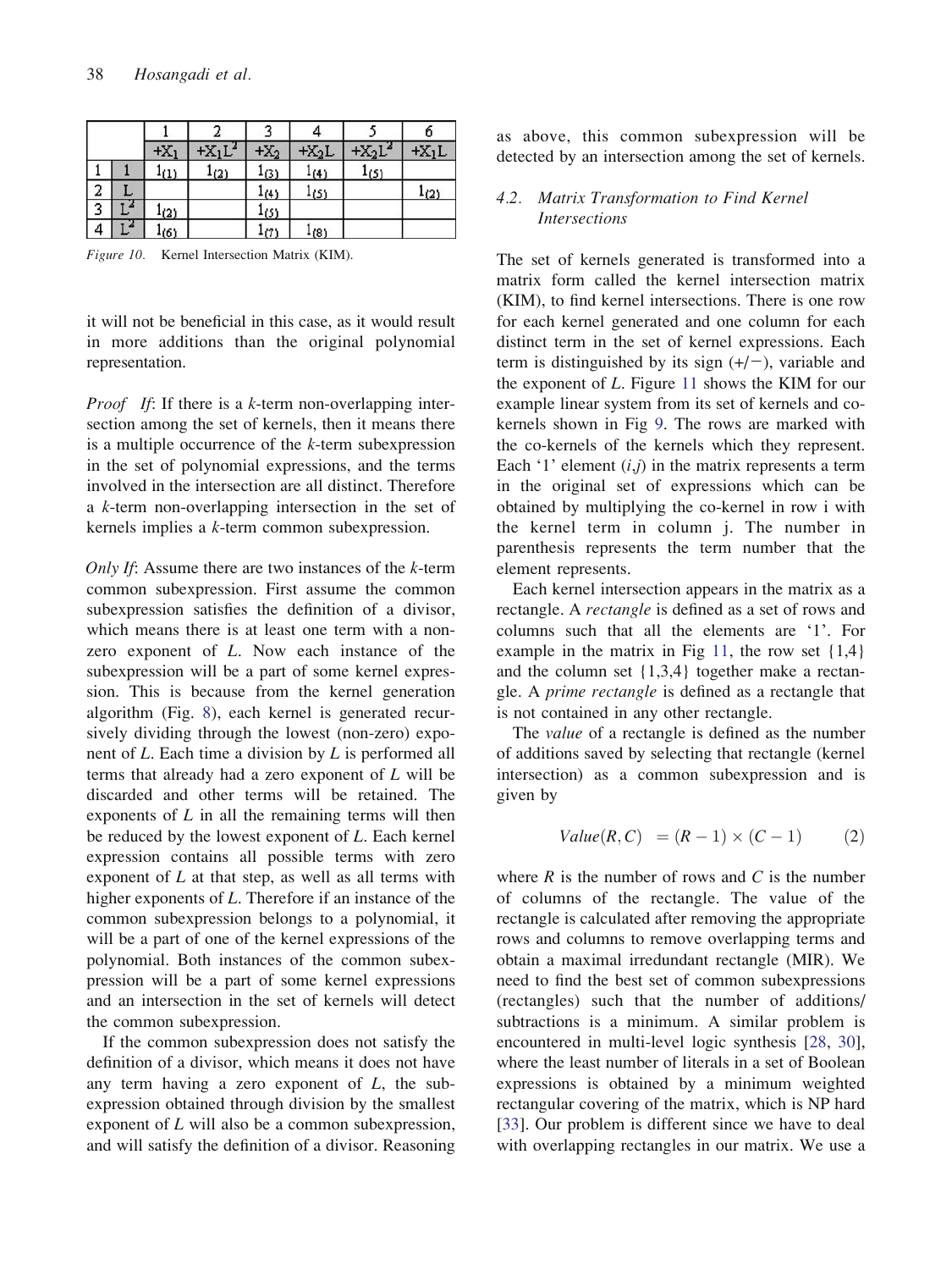<span id="page-8-0"></span>

Figure 11. Algorithm for finding kernel intersections.

[greedy algorithm, where in each iteration, we pick](#page-18-0) [the best non-overlapping prime rectangle. Picking](#page-18-0) [only non-overlapping prime rectangles need not](#page-18-0) [always give the best results, since sometimes it](#page-18-0) [may be beneficial to select a rectangle with over](#page-18-0)[lapping terms and then subtract the terms that are](#page-18-0) [covered more than once. We would like to consider](#page-18-0) [the effect of selecting overlapping rectangles and](#page-18-0) [observe its effect on the quality of the result in the](#page-18-0) [future.](#page-18-0)

Worst case analysis of KIM In the worst case, we have every possible term forming the columns in the KIM, and every possible exponent of L for each expression forming the rows. Consider an  $m \times m$ constant matrix with  $N$  bits of precision. Since there are m variables and N possible exponents of L, and 2 possible signs  $(+/-)$ , the worst case number of columns is  $2 \times m \times N$ . For the number of rows, consider the co-kernels generated for each expression. The exponents of L can range from 0 to  $N-1$ and hence there are N possible kernels for each expression. Since there are m expressions, the worst case number of rows is  $m \times N$ . The worst case number

of prime rectangles happens in a square matrix where all the elements in the matrix are 1 except the ones on one diagonal [\[33\], and the number of prime](#page-18-0) [rectangles is exponential in the number of rows/](#page-18-0) [columns of the square matrix. Therefore in our KIM](#page-18-0) [transformation, the worst case number of prime](#page-18-0) [rectangle and the subsequent time complexity to find](#page-18-0) [the](#page-18-0) [best](#page-18-0) [prime](#page-18-0) [rectangle](#page-18-0) [is](#page-18-0) [of](#page-18-0)  $O(2^{mN})$ . Due to the [exponential complexity of finding the](#page-18-0) best prime rectangle, we find a good [prime rectangle, using a](#page-18-0) ping pong [algorithm, which is explained in the next](#page-18-0) [subsection.](#page-18-0)

#### 4.3. Eliminating Common Subexpressions

Since an exhaustive enumeration of all kernel intersections is not practical for real life examples, we consider heuristic algorithms to find the best set of kernel intersections. In this section we explain the heuristics and also an algorithm to handle the overlapping terms in a kernel intersection.

The algorithm for extracting kernel intersections is shown in Fig. [12. It is a greedy iterative algorithm](#page-9-0)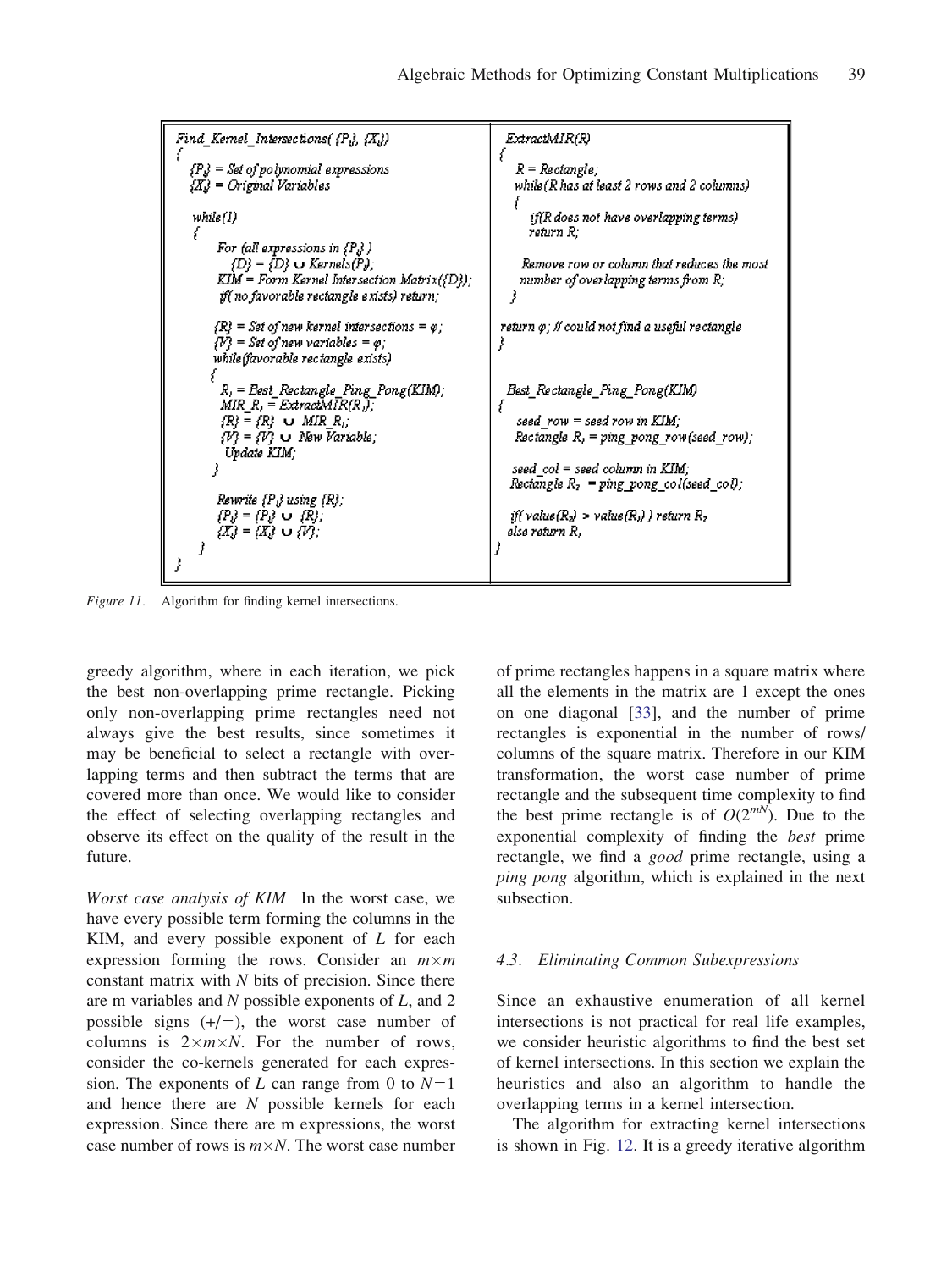<span id="page-9-0"></span>where the best prime rectangle is extracted in each iteration using a ping pong algorithm. In the outer loop, kernels and co-kernels are extracted from the set of expressions  $\{P_i\}$  and the KIM is formed from that. The outer loop exits if there is no favorable kernel intersection in the KIM. Each iteration in the inner loop selects the most valuable rectangle if present [based on the Value function in Eq. \(2\). The KIM is](#page-7-0) [then updated by removing those 1](#page-7-0)'[s in the matrix](#page-7-0) [that correspond to the terms covered by the selected](#page-7-0) [rectangle.](#page-7-0)

Since the extracted prime rectangle (kernel intersection) may contain overlapping terms, we need to remove rows and/or columns from this rectangle to remove the overlapping terms. The algorithm for the extraction of MIR (*ExtractMIR*) is shown in Fig. 12. The algorithm iteratively removes a row or a column from the rectangle that produces the maximum reduction in the number of overlapping terms. As an illustration consider the rectangle in the KIM in Fig. 11 [comprising of the rows {1,2,4} and the](#page-8-0) [columns {3,4}. This rectangle has overlapping terms](#page-8-0) [since the term 4 is repeated in the rectangle. It can be](#page-8-0) [observed that removal of either row 1 or row 2 will](#page-8-0) [remove the overlap in the rectangle.](#page-8-0)

Consider the KIM for our example linear system shown in Fig. 11. The procedure for ping pong row [returns the prime rectangle](#page-8-0)  $R_1$  [consisting of the rows](#page-8-0)  $\{1,4\}$  and the columns  $\{1,3,4\}$ , which has a value 2 [Eq. \(2\). The procedure for ping\\_pong\\_col produces](#page-7-0) [the rectangle comprising the rows {1,3,4} and the](#page-7-0) [columns {1,3}, which also has a value 2. Rectangle](#page-7-0)  $R_1$  $R_1$  [which corresponds to the subexpression](#page-7-0)  $D_1=X_1+X_2+X_2L$  $D_1=X_1+X_2+X_2L$  $D_1=X_1+X_2+X_2L$  $D_1=X_1+X_2+X_2L$  $D_1=X_1+X_2+X_2L$  $D_1=X_1+X_2+X_2L$  $D_1=X_1+X_2+X_2L$  [is chosen arbitrarily. This rectangle](#page-7-0) [covers the terms {1,3,4,6,7,8}. The KIM is updated](#page-7-0) [by removing these terms covered by the selected](#page-7-0) [rectangle. No more kernel intersections can be found](#page-7-0) [in the KIM and the inner loop exits.](#page-7-0)

The expression for  $D_1$  is added to the set of expressions and a new variable  $D_1$  is added to the set of variables. The expressions are rewritten as shown



Figure 12. Expressions after first iteration.

|  | $+D_1$           | +X1L      | $+X_2L$ | $+X_1$    | $+X_2$    | $+X_2L$ |
|--|------------------|-----------|---------|-----------|-----------|---------|
|  | 1 <sub>(1)</sub> | $1_{(2)}$ | 1(3)    |           |           |         |
|  |                  |           |         | $1_{(2)}$ | $1_{(3)}$ |         |
|  |                  |           |         |           | ۱٬۵۱      | 171     |

Figure 13. Extracting kernel intersections (second iteration).

in Fig. 13. The KIM is constructed for these [expressions, and is shown in Fig.](#page-10-0) 14. There is only [one valuable rectangle in this matrix that corre](#page-10-0)sponds to the rows  $\{2,3\}$  and the columns  $\{4,5\}$ , and [has a value 1. This rectangle is selected. No more](#page-10-0) [rectangles are selected in the further iterations and](#page-10-0) [the algorithm terminates. The final set of expressions](#page-10-0) [is shown in Fig.](#page-2-0) 3d.

# 4.4. Finding the Best Prime Rectangle by Using Ping Pong Algorithm

The procedure for finding the best prime rectangle is similar to the ping pong algorithm used in multilevel logic synthesis [30, [34\].The algorithm extracts](#page-18-0) [two rectangles from the procedures](#page-18-0) ping pong row and *ping* pong col [and selects the best one between](#page-18-0) [them. The procedure ping\\_pong\\_row tries to build a](#page-18-0) [rectangle, starting from a seed row, each time adding](#page-18-0) [a row by intersecting the column set, till the number](#page-18-0) [of columns becomes less than two. The criterion for](#page-18-0) [selecting the best row in each step is based on the](#page-18-0) [value of the maximum irredundant rectangle \(MIR\)](#page-18-0) [that can be extracted from the rectangle created by](#page-18-0) [intersection with that row. The rectangle with the](#page-18-0) [best value \(the one that saves the most number of](#page-18-0) [additions/subtractions\) is recorded during this con](#page-18-0)[struction and is returned at the end of the procedure.](#page-18-0) [The algorithm for ping\\_pong\\_col follows the same](#page-18-0) [steps as ping\\_pong\\_row, except that the rectangle is](#page-18-0) [built by intersecting with a column in each step, and](#page-18-0) [the algorithm is quadratic in the number of columns](#page-18-0) [in the KIM.](#page-18-0)

As an example, consider a run of ping\_pong\_row for the KIM in Fig. [11. The seed row will be row 1](#page-8-0) [since it has the most number of elements \(5\). The](#page-8-0) row set is  $\{R\} = \{1\}$  and the column set is  $\{C\}$ =  $\{1,2,3,4,5\}$ . In the next step row  $\{4\}$  is selected, [since it produces the biggest non overlapping](#page-8-0) [rectangle on intersection, and the row set now](#page-8-0) becomes  $\{R\} = \{1,4\}$  and the column set is  $\{C\} =$ [{1,3,4}. Intersecting this rectangle with the row {3}](#page-8-0)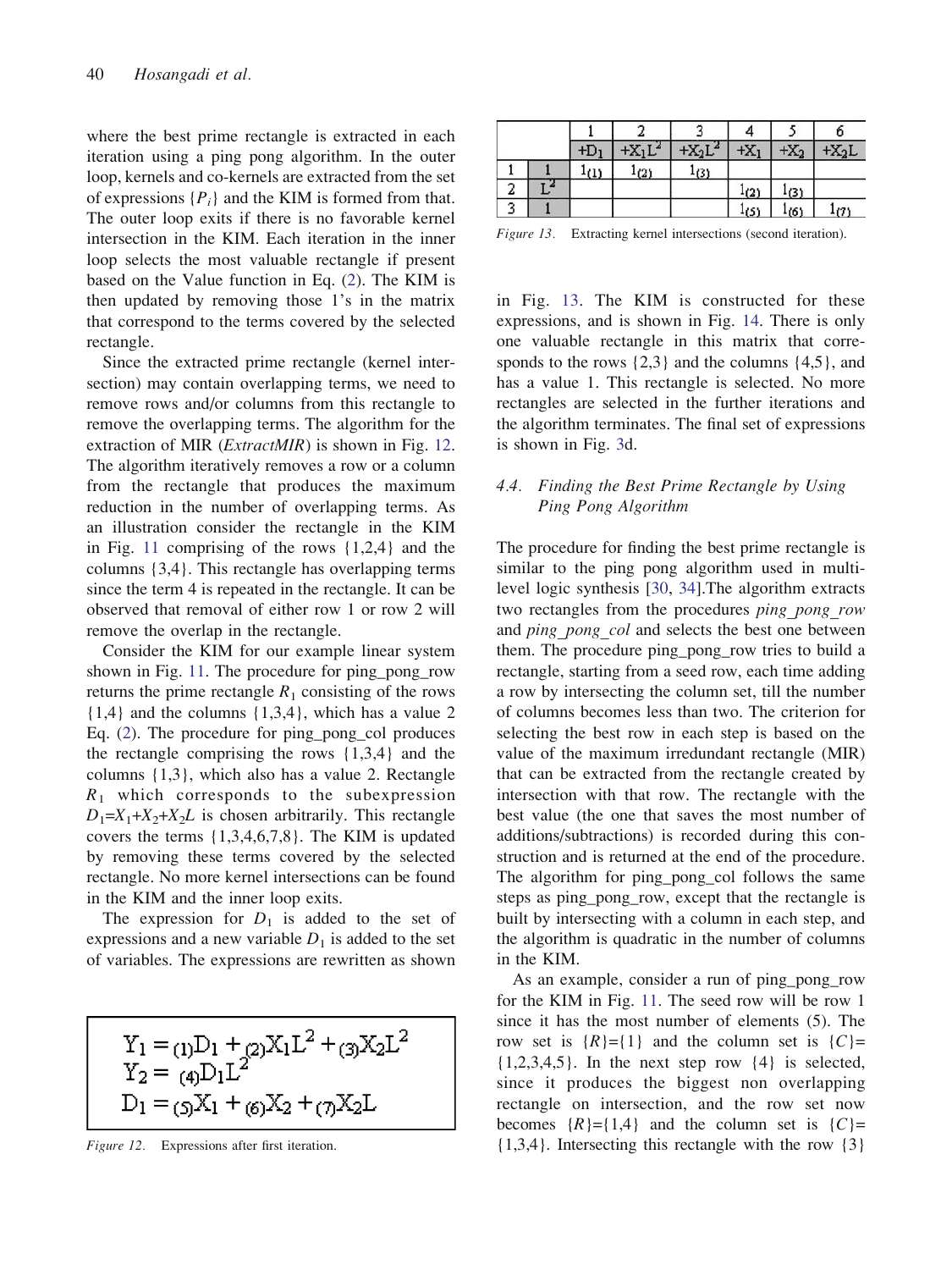```
Divisors(\langle P_i \rangle)ł
    \{P_i\} = Set of expressions in polynomial form;
    \{D\} = Set of divisors and co-divisors = \{\Phi\};
   for (every expression P_i in \{P_i\})
       for (every pair of terms (t_i, t_j) in P_i)
         MinL = Minimum exponent of L in (t_i, t_i), // co-
divisor
         t_i^I = t_i/\text{Min}L_it_j^I = t_j / \text{Min} L_j<br>
d = (t_i^I + t_j^I); // divisor;
        \{D\} = \{D\} \cup \{d, MinL\}ł
return {D},
Ĵ
```
Figure 14. Algorithm for generating two-term divisors.

[gives the rectangle with rows {1,3,4} and columns](#page-8-0) [{1,3}. Performing more intersections would reduce](#page-8-0) [the number of rows below 2, and is thus not](#page-8-0) [performed. During the process, the best rectangle](#page-8-0) were  $\{(R), (C)\}=\{(1,4), (1,3,4)\}$  and  $\{(1,3,4), (1,3)\}.$ [Both the rectangles save two additions. The complex](#page-8-0)[ity of the ping pong algorithm is quadratic in the](#page-8-0) [number of rows \(ping\\_pong\\_row\) plus columns](#page-8-0) [\(ping\\_pong\\_col\). This is because, each time a row](#page-8-0) [\(or column\) has to be selected for intersection, all](#page-8-0) [candidates have to be examined to select the best one.](#page-8-0)

# 5. Iteratively Eliminating Two-Term Common Subexpressions

The rectangle covering methods described in the previous section are able to find multiple variable common subexpressions and produce better results than those produced by methods that can only find common subexpressions involving only a single variable at a time. But the algorithm suffers from two major drawbacks. The major drawback is that it is unable to detect common subexpressions that have their signs reversed. For example, it cannot detect that the expressions  $F_1=X_1-X_2$  and  $F_2=X_2-X_1$  are the same, but with the signs reversed. This is a major disadvantage, since when signed digit representations like CSD are used, a number of such opportunities are missed. Another disadvantage of this technique is that the problem of finding the best rectangle in the matrix (KIM) is exponential in the number of rows/columns of the matrix. Therefore heuristic algorithms such as the ping pong algorithm have to be used to find the best common subexpression in each iteration.

Multi-level logic synthesis techniques use a faster algorithm called Fast Extract (FX) for doing quick Boolean decomposition and factoring. This technique is much faster than the rectangular covering methods and produces results close to the most expensive routines using rectangle covering [31, [35\].](#page-18-0) [We modified this FX algorithm for the optimization](#page-18-0) [of linear arithmetic expressions, and found that we](#page-18-0) [obtained better results than those obtained by](#page-18-0) [rectangle covering, for all examples that we tested.](#page-18-0) [We use the same polynomial formulation for the](#page-18-0) [arithmetic expressions. The method is based on](#page-18-0) [generating a set of all two-term divisors of the](#page-18-0) [expressions and iteratively finding the divisor with](#page-18-0) [the most number of non-overlapping instances. From](#page-18-0) [now on, we will call this method the](#page-18-0) two-term CSE method[. The better results of the algorithm can be](#page-18-0) [attributed to the fact that it can detect common](#page-18-0) [subexpressions with reversed signs.](#page-18-0)

In this section, we first explain the concept and generation of two-term algebraic divisors (Fig. 15), and then present a dynamic algorithm for eliminating common subexpressions. We explain through the example of the H.264 transform, how this method produces better results than rectangle covering. The [integer transform is shown in Fig.](#page-11-0) 16 and its [polynomial transform is shown in Fig.](#page-11-0) 17.

# 5.1. Generating Two-Term Divisors

A two-term divisor of a polynomial expression is the result obtained after dividing any two terms of the expression by their least exponent of L. This is equivalent to factoring by the common shift between the two terms. Therefore, the divisor is guaranteed to



Figure 15. Integer transform used in H.264 video encoding.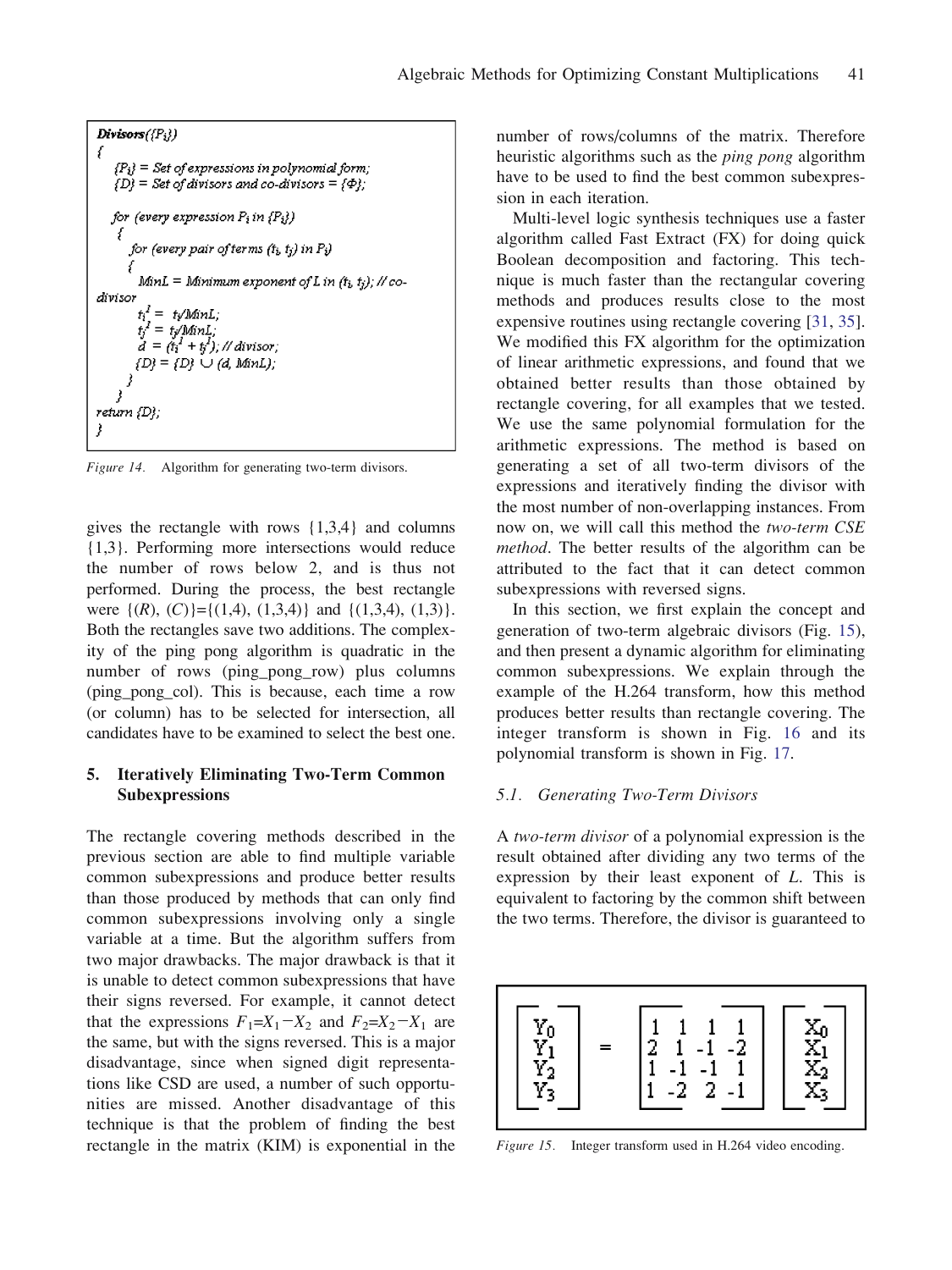<span id="page-11-0"></span> $Y_0 = X_0 + X_1 + X_2 + X_3$  $Y_1 = X_0L + X_1 - X_2 - X_3L$ <br>  $Y_2 = X_0 - X_1 - X_2 + X_3$ <br>  $Y_3 = X_0 - X_1L + X_2L - X_3$ 

Figure 16. Polynomial transformation of H.264 integer transform.

have at least one term with a zero exponent of L. A  $co-divisor$  of a divisor is the exponent of  $L$  that is used to divide the terms to obtain the divisor. A codivisor is useful in dividing the original expression if the divisor corresponding to it is selected as a common subexpression. Figure 15 [shows the algo](#page-10-0)[rithm for generating the two-term divisors. As an](#page-10-0) [illustration of the divisor generating procedure,](#page-10-0) [consider the expression](#page-10-0)  $Y_1$  in Fig. 17. Consider the terms  $X_0L$  and  $-X_3L$ . The minimum exponent of L in both these terms is  $L$ . Therefore, after dividing by  $L$ , we obtain the divisor  $(X_0 - X_3)$  with co-divisor L. The other divisors generated for  $Y_1$  are  $(X_0L+X_1)$ ,  $(X_0L-X_2)$ ,  $(X_1-X_2)$ ,  $(X_1-X_3L)$  and  $(-X_2-X_3L)$ . All these divisors have co-divisors 1.

The importance of these two-term divisors is illustrated by the following theorem.

Theorem There exists a multiple term common subexpression in a set of expressions if and only if there exists a non-overlapping intersection among the set of divisors of the expressions.

This theorem basically states that there is a common subexpression in the set of polynomial expressions representing the linear system, if and only if there are at least two non-overlapping divisors that intersect. Two divisors are said to be intersecting if their absolute values are equal. For example,  $(X_1-X_2L)$  intersects both  $(-X_2L+X_1)$  and  $(X_2L-X_1)$ . Two divisors are considered to be *over*lapping if one of the terms from which they are obtained is common. For example consider the following constant multiplication  $(10101)_{\text{binary}} \times X$ , which is transformed to  $_{(1)}X +_{(2)}XL^2 +_{(3)}XL^4$  in our polynomial representation. The numbers in parenthesis represent the term numbers in this expression. Now according to the divisor generating algorithm,

there are two instances of the divisor  $(X+XL^2)$ involving the terms {1, 2} and {2, 3} respectively. Now these divisors are said to overlap since they contain the term 2 in common. Two divisors are said to intersect, if they are the same, with or without reversing the signs of the terms. For example the divisor  $(X_1-X_2L)$  intersects with both  $(X_1-X_2L)$  and  $(-X_1+X_2L)$ .

*Proof* (*If*) If there is an M-way non-overlapping intersection among the set of divisors of the expressions, by definition it implies that there are M non-overlapping instances of a two-term subexpression corresponding to the intersection.

(*Only if*) Suppose there is a multiple term common subexpression  $C$ , appearing  $N$  times in the set of expressions, where C has the terms  $\{t_1, t_2, ... t_m\}$ . Take any  $e = \{t_i, t_i\} \in C$ . Consider two cases. In the first case, if e satisfies the definition of a divisor, then there will be at least  $N$  instances of  $e$  in the set of divisors,



Figure 17. Algorithm for iteratively eliminating two-term common subexpressions.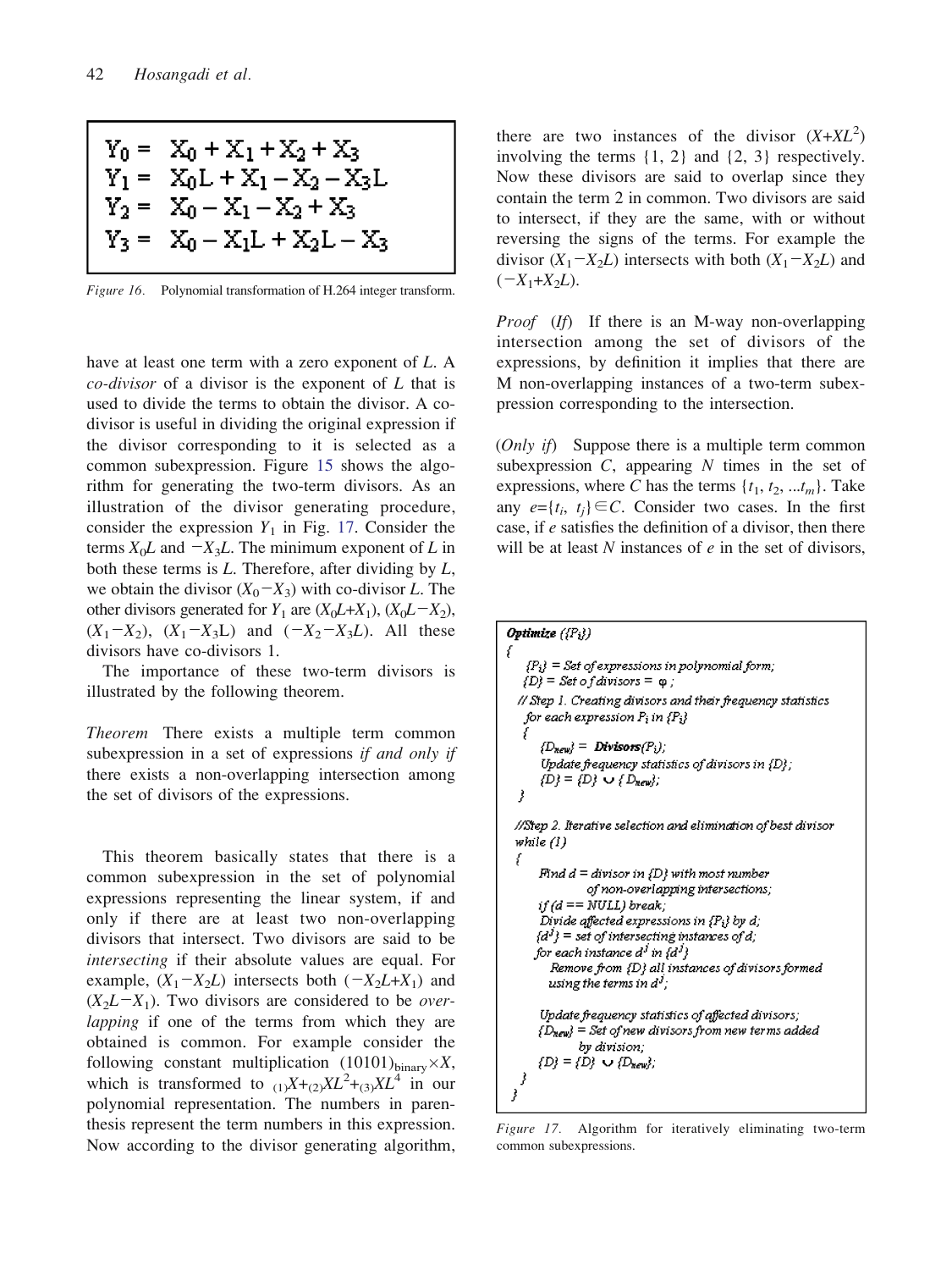<span id="page-12-0"></span>since there are N instances of C and our divisor extraction procedure extracts all two-term divisors. In the second case where  $e$  does not satisfy the definition of a divisor (there are no terms in  $e$  with zero or a divisor (there are no terms in equal to  $\exp(-\frac{1}{2}t^2)$  and  $\exp(-\frac{1}{2}t^2)$  obtained (by dividing by the minimum exponent of  $L$ ) which satisfies the definition of a divisor, for each instance of e. Since there are  $N$  instances of  $C$ , there are  $N$ instances of  $e$ , and hence there will be  $N$  instances of  $e<sup>1</sup>$  in the set of divisors. Therefore in both cases, an intersection among the set of divisors will detect the common subexpression.

## 5.2. Iteratively Eliminating Two-Term Common Subexpressions

Figure 18 shows our iterative algorithm for detecting and eliminating two-term common subexpressions. In the first step, frequency statistics of all distinct divisors are computed and stored. This is done by generating divisors  $\{D_{\text{new}}\}$  for each expression and looking for intersections with the existing set  $\{D\}$ . For every intersection, the frequency statistic of the matching divisor  $d_1$  in  $\{D\}$  is updated and the matching divisor  $d_2$  in  $\{D_{\text{new}}\}$  is added to the list of intersecting instances of  $d_1$ . The unmatched divisors in  $\{D_{new}\}\$ are then added to  $\{D\}$  as distinct divisors.

In the second step of the algorithm, the best twoterm divisor is selected and eliminated in each iteration. The best divisor is the one that has the most number of non-overlapping divisor intersections. The set of non-overlapping intersections is



obtained from the set of all intersections by using an iterative algorithm in which the divisor instance that has the most number of overlaps with other instances in the set is removed in each iteration till there are no more overlaps. After finding the best divisor in  $\{D\},\$ the set of terms in all instances of the divisor intersections is obtained. From this set of terms, the set all divisors that are formed using these terms is obtained. These divisors are then deleted from  $\{D\}$ . As a result the frequency statistics of some divisors in  $\{D\}$  will be affected, and the new statistics for these divisors is computed and recorded. New divisors are formed using the new terms formed during division of the expressions. The frequency statistics of the new divisors are computed separately and added to the dynamic set of divisors  $\{D\}$ .

Algorithm complexity The algorithm spends most of its time in the first step where the frequency statistics for all the distinct divisors in the set of expressions is computed. The second step of the algorithm is very fast (linear in the number of divisors) due to the dynamic management of the set of divisors. The worst case complexity of the first step for an  $M \times M$  constant matrix occurs when all the digits of each constant (assume N-digit representation) are non-zero. Each expression (the  $Y[i]$ 's in Eq. (1)) will consist of MN [terms. Since the number of](#page-1-0) [divisors is quadratic in the number of terms, the total](#page-1-0) [number of divisors generated for each expression](#page-1-0) [would](#page-1-0) [be](#page-1-0) [of](#page-1-0)  $O(M^2N^2)$  $O(M^2N^2)$  $O(M^2N^2)$ . This represents the upper [bound on the total number of distinct divisors in](#page-1-0)  ${D}$ . Assume that the data structure for  ${D}$  is such [that it takes constant time to search for a divisor with](#page-1-0) [given variables and exponents of](#page-1-0)  $L$ . Each time a set of divisors  $\{D_{\text{new}}\}$  which has a maximum size of  $O(M^2N^2)$  $O(M^2N^2)$  $O(M^2N^2)$  $O(M^2N^2)$  [is](#page-1-0) [generated](#page-1-0) [in](#page-1-0) [Step](#page-1-0) [1,](#page-1-0) [it](#page-1-0) [takes](#page-1-0)  $O(M^2N^2)$  to compute the frequency statistics with the set  $\{D\}$ . [Since this step is done](#page-1-0)  $M-1$  times, the complexity of [the](#page-1-0) [first](#page-1-0) [step](#page-1-0) [is](#page-1-0)  $O(M^3 N^2)$  $O(M^3 N^2)$  $O(M^3 N^2)$ .

Applying our technique to the set of expressions in Fig. 17 [results in four common subexpressions](#page-11-0)  $(D_0-D_3)$  $(D_0-D_3)$  $(D_0-D_3)$  being detected. The final set of expressions is shown in Fig. [19a, which can be implemented as](#page-13-0) shown in Fig. 20. From Fig. [19a, it can be seen that](#page-13-0) [the common subexpressions](#page-13-0)  $D_1=(X_1+X_2)$  $D_1=(X_1+X_2)$  $D_1=(X_1+X_2)$  $D_1=(X_1+X_2)$  and  $D_2=(X_1-X_2)$  $D_2=(X_1-X_2)$  $D_2=(X_1-X_2)$  $D_2=(X_1-X_2)$  $D_2=(X_1-X_2)$  have instances that have their signs [reversed \(from Fig.](#page-13-0) 19a,  $D_1$  [is positive in](#page-13-0)  $Y_0$  [and](#page-13-0) [negative in](#page-13-0)  $Y_2$  [and](#page-13-0)  $D_2$  [is positive in](#page-13-0)  $Y_1$  [and negative](#page-13-0) *Figure 18.* Optimizing H.264 integer transform. [and shifted in](#page-13-0)  $Y_3$ [\). Since the rectangle covering](#page-13-0)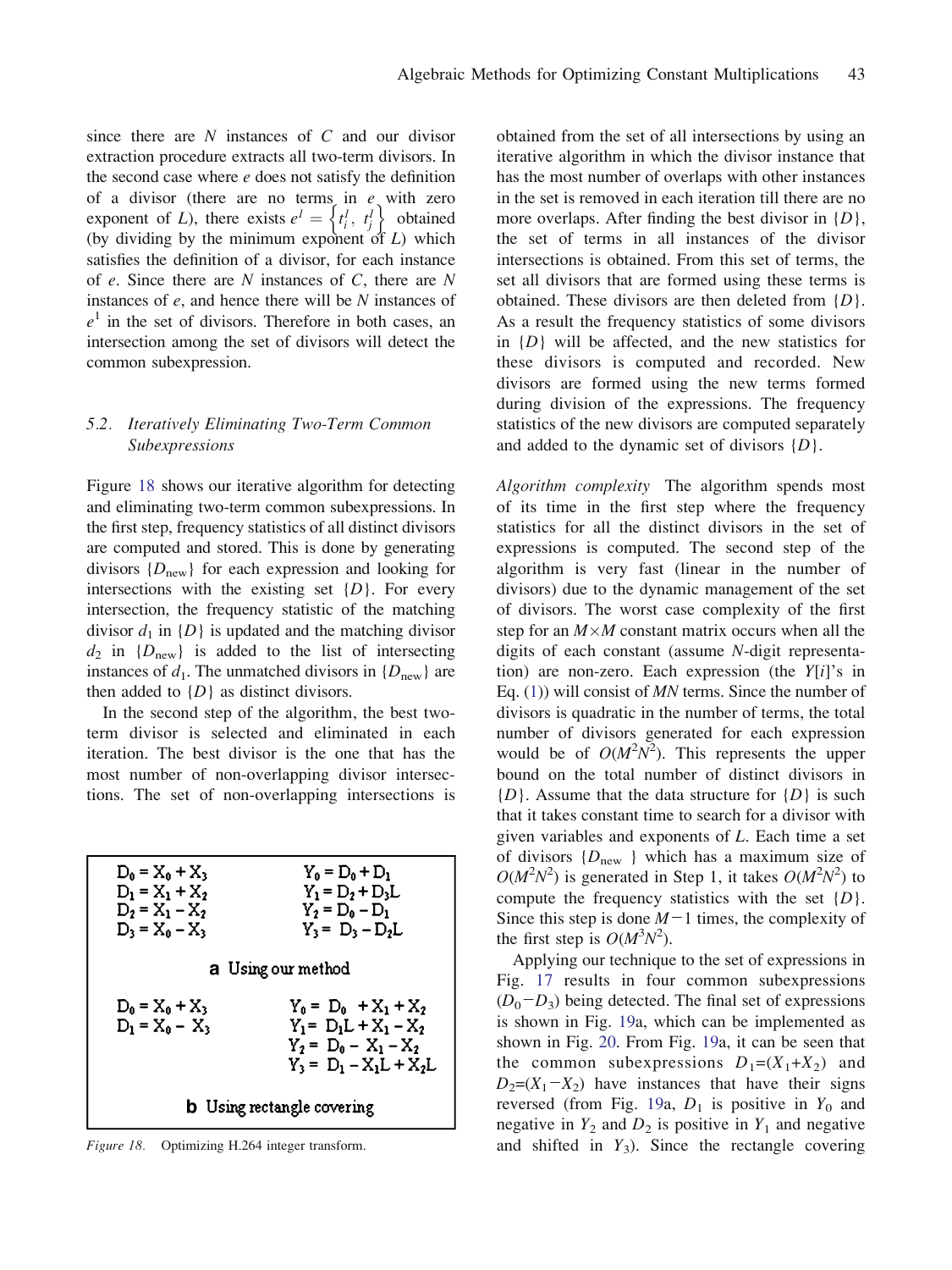<span id="page-13-0"></span>

Figure 19. Implementing H.264 transform after using our optimizations.

method cannot detect common subexpressions with signs reversed, it cannot detect  $D_1$  and  $D_2$ . Hence, it results in an implementation with ten additions/ subtractions. The result of the rectangle covering algorithm is shown in Fig. 19b.

#### 5.3. Delay Aware Elimination of Common Subexpressions

The elimination of common computations can have an adverse impact on the critical path, which may slow



Figure 20. Optimization example. a Original expression tree. **b** Eliminating common subexpressions. c Delay aware common subexpression elimination. Figure 21. Decomposition of Boolean expressions.

down the system response. Traditional approaches to tackle this problem have been post processing steps such as tree height reduction and algebraic [36, [37\],](#page-18-0) [where the delay is corrected using extensive back](#page-18-0)[tracking. But as we show, it is possible to control the](#page-18-0) [delay of the system while performing common](#page-18-0) [subexpression elimination itself. This can be achieved](#page-18-0) [by evaluating the effect of each candidate divisor on](#page-18-0) [the delay of the system, and selecting only those](#page-18-0) [divisors that do not increase the critical path.](#page-18-0)

As an example of the type of optimization performed by our algorithm, consider the expression  $F=$  $a+b+c+d+a \ll 2+b \ll 2+c \ll 2+a \ll 3+b \ll 3+e$ . Assume that all the variables are available at time  $t=0$ . except for the variable  $a$ , which is available at time  $t=1$ . Figure 21a, shows the computation of this expression using the fastest tree structure, which gives the minimum delay of the expression, which is four units, assuming that the delay of an adder is a single unit. Using the algorithm for extracting common subexpressions, the common subexpression  $d_1=(a+b)$  is extracted and then the subexpression  $d_2=(d_1+c)$  is extracted. The delay of the expression has now increased to five units and is illustrated in Fig. 21b. When a delay aware optimization algorithm is used, the subexpression  $d_1=(a+b)$  is selected, but the subexpression  $d_2=(d_1+c)$  is not selected since it increases the delay. The number of additions is still reduced by two, and the delay remains at the minimum delay of *four* units, as shown in Fig. 21c.

The algorithm for performing delay aware optimization is shown in Fig. [22, which is a variation of the](#page-14-0) [original two-term common subexpression elimina](#page-14-0)[tion algorithm shown in Fig.](#page-12-0) 18. The minimum delay [of the system is calculated assuming the fastest tree](#page-12-0) [structure, taking into account the availability times](#page-12-0) [of all the variables in the system. During the iterative](#page-12-0)

| $F = (a+b)cd + e$<br>$G = (a+b)e'$<br>$H = cde$                                                     |  |
|-----------------------------------------------------------------------------------------------------|--|
| $Y = cd$<br>$X = (a + b)$<br>$F = XY + e$<br>$G = Xe'$<br>$\bm{\mathsf{H}} = \mathbf{Y}_\mathsf{E}$ |  |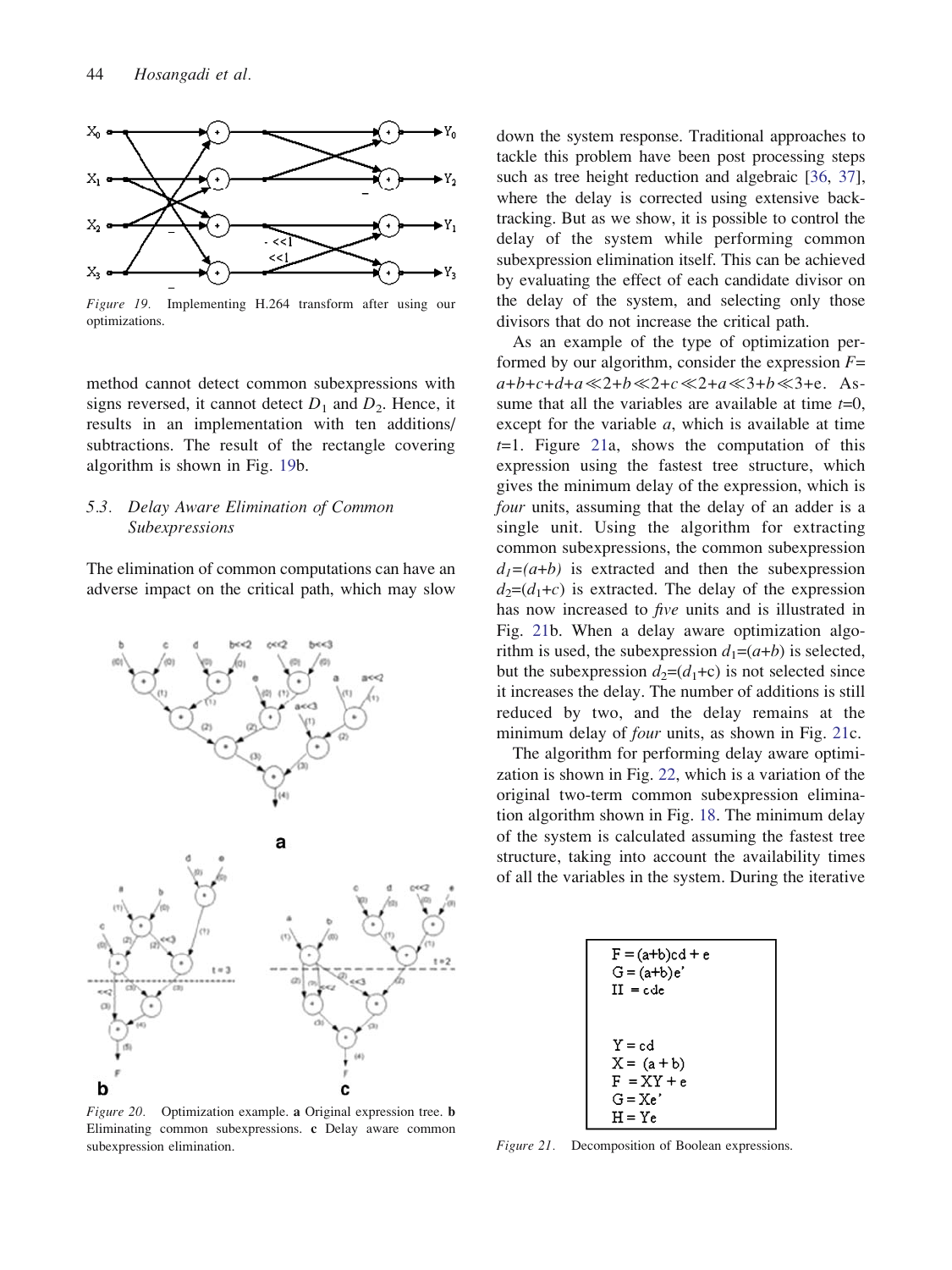```
Optimize ({P})
   \{P_i\} = Set of expressions in polynomial form;
   \{D\} = Set of divisors = \varphi;
  If Step 1. Creating divisors and their frequency statistics
   for each expression P_i in \{P_i\}\{D_{new}\} = Divisors(P_s),Update frequency statistics of divisors in \{D\};
      \{\bar{D}\} = \{D\} \cup \{\bar{D}_{new}\},\//Step 2. Iterative selection and elimination of best divisor
 MaxDelay = Maximum specified delay (adder steps) of
               expressions
 while (useful divisor available)
   1
     Find d = Divisor in {D} having the most number of
                 non-overlapping instances not increasing
                the critical path;
     Rewrite all expressions using d;
     Update divisors in \{D\};
```
Figure 22. Algorithm for delay aware common subexpression elimination.

[extraction and substitution of common subexpres](#page-12-0)[sions, the divisor that has the most number of](#page-12-0) [instances that do not increase the critical path of](#page-12-0) [the system is selected. The delay of the expressions](#page-12-0) [containing the candidate divisor can be calculated by](#page-12-0) [performing as soon as possible \(ASAP\) scheduling,](#page-12-0) [but in many cases the delay can be estimated quickly](#page-12-0) [using delay formulae. These are explained in detail](#page-12-0) [in \[38\]. The results of our algorithm are shown in the](#page-18-0) [results section.](#page-18-0)

### 6. Experimental Results

The goal of the experiments was to compare our techniques for reducing the number of operations in linear systems and observe the effect of the reduction on the area, performance and power consumption after synthesis. We performed our experiments mainly on the matrix form of linear systems to demonstrate the effectiveness of extending common subexpression elimination to multiple variables. We compared the results with two other known works [[3\] and \[2\]. We compared with \[3\]](#page-17-0) [since it is the most widely referenced work in the](#page-17-0) [topic of constant multiplication optimization. We](#page-17-0) [also compared our work with that of \[2\], since it is](#page-17-0) [a recent related work on the matrix form of linear](#page-17-0) [systems. In our experiments, we do not perform any](#page-17-0) [scaling of the coefficients that is done in \[2,](#page-17-0) 3, 25]. In [\[3\] a post processing step is suggested for matrix](#page-17-0) [forms of linear systems where each expression after](#page-17-0) [the first stage of optimization is viewed as a bit](#page-17-0) [pattern and the number of additions are further](#page-17-0) [reduced by finding common bit patterns. We also](#page-17-0) [implemented this step to make a fair comparison](#page-17-0) [with our technique. We assume that the set of](#page-17-0) [coefficients are already given, and we only compare](#page-17-0) [the results for common subexpression elimination.](#page-17-0) [For our experiments, we considered the common](#page-17-0) [DSP transforms \[39\] Discrete Cosine Transform](#page-18-0) [\(DCT\), Inverse Discrete Cosine Transform \(IDCT\),](#page-18-0) [Discrete Fourier Transform \(DFT\), Discrete Sine](#page-18-0) [Transform \(DST\) and the Discrete Hartley Trans](#page-18-0)form (DHT). We considered  $8\times 8$  constant matrices [\(8-point transforms\), where the constants were](#page-18-0) [represented with 16 digits of precision using Canon](#page-18-0)[ical Signed Digit \(CSD\) representation.](#page-18-0)

Table 1. Comparing number of additions/subtractions produced by different methods.

|             | Number of additions/subtractions |                      |                           |                    |              |  |  |  |  |
|-------------|----------------------------------|----------------------|---------------------------|--------------------|--------------|--|--|--|--|
| Example     | Original                         | Potkonjak et al. [3] | Nguyen and Chatterjee [2] | Rectangle covering | Two-term CSE |  |  |  |  |
| <b>DCT</b>  | 274                              | 227                  | 202                       | 174                | 150          |  |  |  |  |
| <b>IDCT</b> | 242                              | 222                  | 183                       | 162                | 136          |  |  |  |  |
| RealDFT     | 253                              | 208                  | 193                       | 165                | 155          |  |  |  |  |
| ImagDFT     | 207                              | 198                  | 178                       | 158                | 145          |  |  |  |  |
| <b>DST</b>  | 320                              | 252                  | 238                       | 200                | 182          |  |  |  |  |
| <b>DHT</b>  | 284                              | 211                  | 209                       | 175                | 156          |  |  |  |  |
| Average     | 263.3                            | 219.7                | 200.5                     | 172.3              | 154          |  |  |  |  |
|             |                                  |                      |                           |                    |              |  |  |  |  |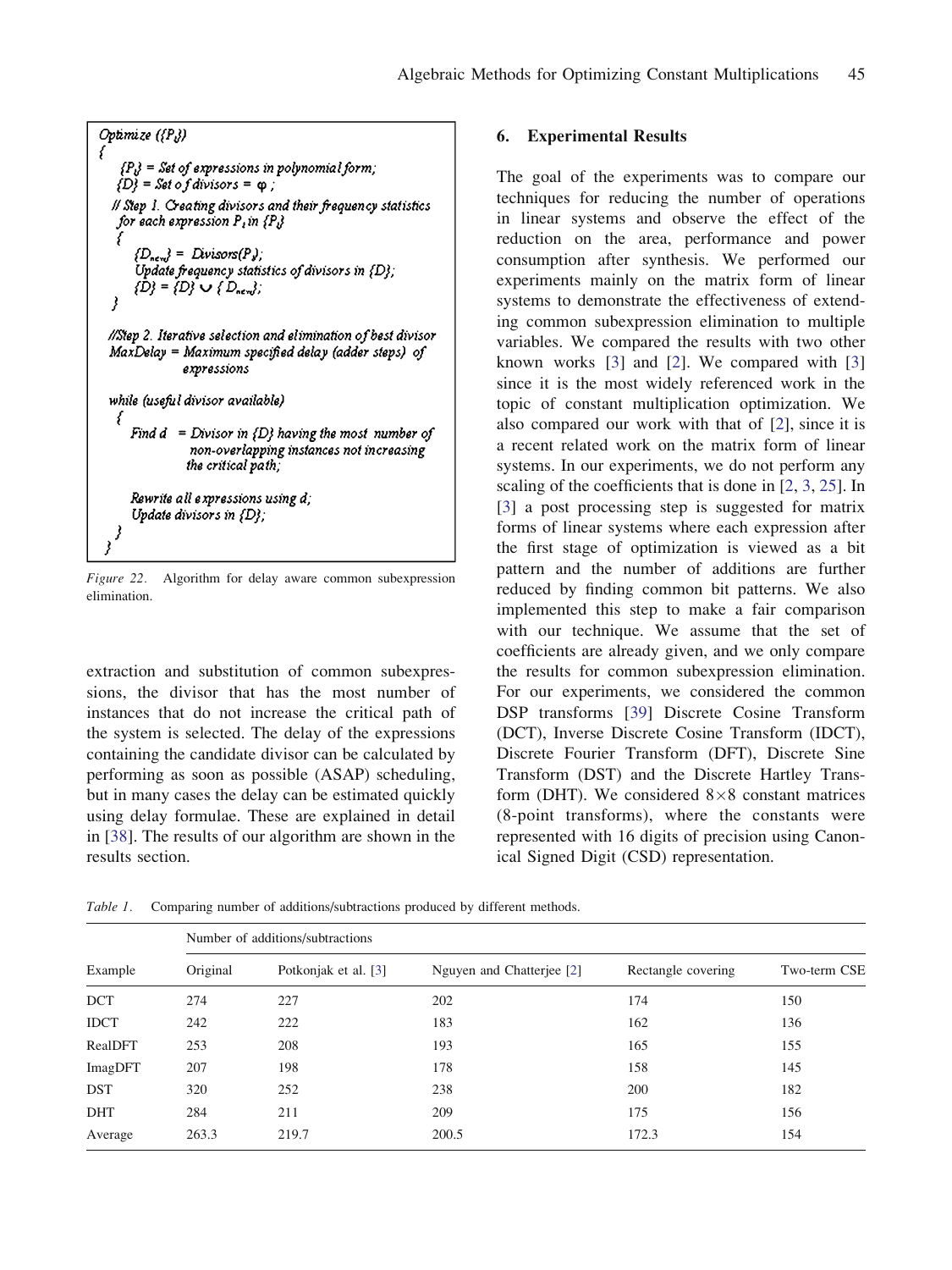|             | Area (library units)           |                       |                        | Latency (clock cycles)                     |                       |                        |  |
|-------------|--------------------------------|-----------------------|------------------------|--------------------------------------------|-----------------------|------------------------|--|
| Example     | Nguyen and Chatterjee<br>$[2]$ | Rectangle<br>covering | Two-term<br><b>CSE</b> | Nguyen and Chatterjee<br>$\left[ 2\right]$ | Rectangle<br>covering | Two-term<br><b>CSE</b> |  |
| <b>DCT</b>  | 90,667                         | 73,311                | 66,759                 | 10                                         | 11                    | 10                     |  |
| <b>IDCT</b> | 81,868                         | 66,864                | 62,883                 | 10                                         | 11                    | 10                     |  |
| RealDFT     | 90,946                         | 69,827                | 64,026                 | 10                                         | 11                    | 10                     |  |
| ImagDFT     | 75,140                         | 55,940                | 54,606                 | 10                                         | 10                    | 10                     |  |
| <b>DST</b>  | 108,101                        | 84,715                | 81,214                 | 11                                         | 11                    | 11                     |  |
| <b>DHT</b>  | 93,939                         | 71,272                | 67,775                 | 11                                         | 11                    | 10                     |  |
| Average     | 90,110                         | 70,322                | 66,211                 | 10.3                                       | 10.8                  | 10.2                   |  |

Table 2. Synthesis results (area and latency).

The number of additions/subtractions produced by various methods is tabulated in Table [1. From this](#page-14-0) [table it can be seen that both our methods perform](#page-14-0) [far better than the other two methods, and that the](#page-14-0) [results produced by the two-term common subex](#page-14-0)[pression elimination method \(two-term CSE\) is](#page-14-0) [about 10.7% better than that produced by rectangle](#page-14-0) [covering. The two-term CSE method is also very](#page-14-0) [fast. It takes an average of 0.08 s for each example,](#page-14-0) [compared to 0.84 s for rectangle covering.](#page-14-0)

We synthesized the designs using Synopsys Design Compiler<sup>TM</sup> and Synopsys Behavioral Compiler<sup>TM</sup> using the  $1.0 \mu m$  CMOS power\_sample.db technology library (since it was the only available library characterized for RTL power estimation) using a clock period of 50 ns. We used the Synopsys DesignWare<sup>TM</sup> library for our functional units. The designs were scheduled with minimum latency constraints. With these constraints, the tool schedules the design with the minimum possible latency, and then minimizes the area with the achieved latency. We then interfaced the Synopsys Power Compiler<sup>TM</sup> with the Verilog RTL simulator  $VCS^{TM}$  to capture the total power consumption including switching, short circuit and leakage power. We simulated all the designs with the same set of randomly generated inputs.

We compared the synthesis results for three methods that produced the least number of operators, the two-term CSE method, rectangle covering and RESANDS [2]. The results are shown in Tables 2 and 3. From Table 2, it can be seen that the two-term CSE method has produced significant reductions in [area over \[2\], with a maximum of 30% for the](#page-17-0) [RealDFT example and an average of 26.5%. The](#page-17-0) [area reductions over rectangle covering are smaller,](#page-17-0)

[with a maximum of 9% reduction for the DCT](#page-17-0) [example and an average of 5.8%. The latencies of all](#page-17-0) [implementations are quite similar. The results for](#page-17-0) [power consumption estimation from RTL simulation](#page-17-0) [also show considerable reductions.](#page-17-0)

The two-term CSE method has as much as 27% lesser power dissipation over [\[2\], with an average](#page-17-0) [power reduction of 16.8%.](#page-17-0)

#### 6.1. Experiments with the Delay Aware Algorithm

We tested our delay aware optimization algorithm on the same set of DSP benchmarks shown in Table [1, and compared the number of operations and](#page-14-0) [critical path \(in terms of the number of adder steps\),](#page-14-0) [with the delay ignorant](#page-14-0) two-term subexpression [elimination algorithm. We assumed the availability](#page-14-0) times of the eight variables  $(X_0, X_1, X_2, \dots, X_7)$  $(X_0, X_1, X_2, \dots, X_7)$  $(X_0, X_1, X_2, \dots, X_7)$  to be  $(0,0,1,1,2,2,3,3)$  respectively. The results are shown in Table 4 [for the same set of examples shown in](#page-16-0)

Table 3. Simulation results (power consumption).

|             | Power consumption (µWatts)   |                       |                        |  |  |  |  |
|-------------|------------------------------|-----------------------|------------------------|--|--|--|--|
| Example     | Nguyen and<br>Chatterjee [2] | Rectangle<br>covering | Two-term<br><b>CSE</b> |  |  |  |  |
| <b>DCT</b>  | 729                          | 504                   | 531                    |  |  |  |  |
| <b>IDCT</b> | 662                          | 547                   | 569                    |  |  |  |  |
| RealDFT     | 707                          | 544                   | 554                    |  |  |  |  |
| ImagDFT     | 644                          | 575                   | 490                    |  |  |  |  |
| <b>DST</b>  | 607                          | 718                   | 595                    |  |  |  |  |
| DHT         | 598                          | 545                   | 527                    |  |  |  |  |
| Average     | 657.8                        | 572.2                 | 544.3                  |  |  |  |  |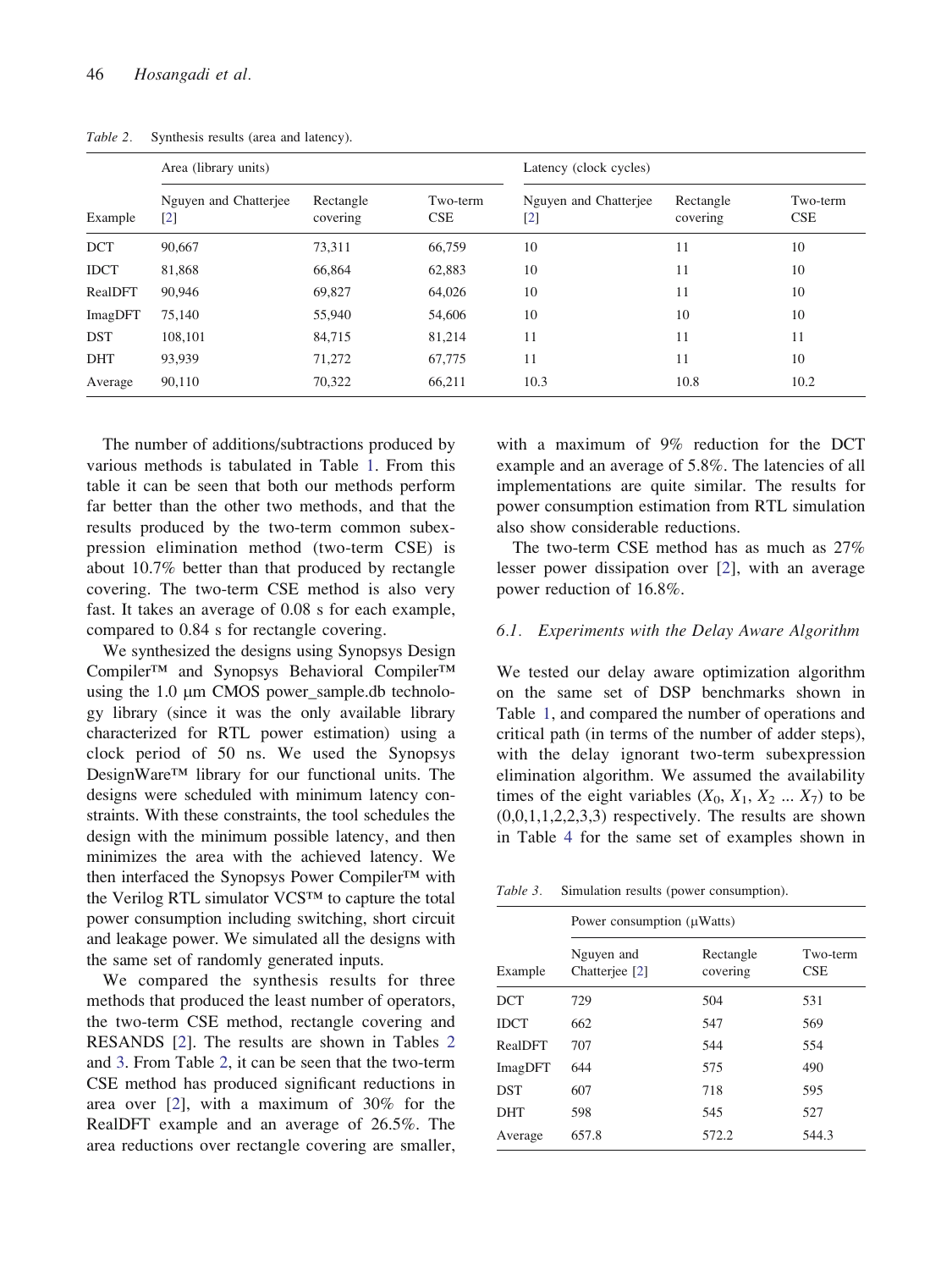|             | Original |    | Delay ignorant<br>two-term CSE |      | Delay aware<br>two-term CSE |    |
|-------------|----------|----|--------------------------------|------|-----------------------------|----|
| Transform   | A        | CP | A                              | CP   | А                           | CP |
| <b>DCT</b>  | 274      | 7  | 150                            | 8    | 152                         | 7  |
| <b>IDCT</b> | 242      | 7  | 136                            | 8    | 137                         | 7  |
| RealDFT     | 253      | 7  | 155                            | 8    | 165                         |    |
| ImagDFT     | 207      | 7  | 145                            | 8    | 147                         | 7  |
| <b>DST</b>  | 320      | 7  | 182                            | 8    | 187                         | 7  |
| <b>DHT</b>  | 284      | 7  | 156                            | 9    | 158                         | 7  |
| Average     | 263.3    | 7  | 154                            | 8.16 | 157.7                       |    |
|             |          |    |                                |      |                             |    |

<span id="page-16-0"></span>Table 4. Comparing results for delay ignorant and delay aware CSE.

Input arrival times for signals  $\{X_0, X_1, ..., X_7\} = \{0, 0, 1, 1, 2, 2, 3, 3\}.$ A: number of additions, CP: delay

Table [1, where the number of additions \(](#page-14-0)A) and the [critical path \(CP\) are shown for the unoptimized](#page-14-0) [case, for the optimization with the delay ignorant](#page-14-0) [two-term extraction and for the delay aware two](#page-14-0)[term extraction. The results show that the delay](#page-14-0) [aware algorithm produces the minimum delay in all](#page-14-0) [cases but the increase in the number of additions is](#page-14-0) [only marginal \(average 2.32%\). On the other hand,](#page-14-0) [the original delay ignorant algorithm exceeds the](#page-14-0) [delay in all cases.](#page-14-0)

We also tested the algorithms on a set of FIR filters, and the results are tabulated in Table 5. We compared our methods with the delay aware sub[expression elimination methods proposed by \[8\],](#page-17-0) [which was the only other method that performed such](#page-17-0) [an optimization. Their method can only be applied to](#page-17-0) [single variable systems such as the transposed form of](#page-17-0) [the FIR filters, and they assure delay optimality by](#page-17-0) [restricting their common subexpressions to be only](#page-17-0) [non-recursive. A recursive subexpression is an expres](#page-17-0)[sion that contains another subexpression. Such an](#page-17-0) [approach is very conservative, and as we can observe](#page-17-0) [from the results, the same delay numbers can be](#page-17-0) [achieved by our delay aware algorithm, with a further](#page-17-0) [reduction of 58.6% in the number of additions. Our](#page-17-0) [delay aware algorithm also performs better than the](#page-17-0) [delay ignorant algorithm in some cases, and always](#page-17-0) [produces the minimum possible delay.](#page-17-0)

# 7. Conclusions

In this work we presented algebraic methods for reducing the number of additions and subtractions in linear systems. The main contribution of our work is in the development of a method that can perform common subexpression elimination involving multiple variables, targeted towards the matrix form of linear systems. This is a very useful optimization since many operations in DSP can be represented as a multiplication of a vector with a constant matrix. Experimental results show how this optimization can

Table 5. Comparing the delay and number of additions for FIR filters.

|                |             | Original         |                |                  | NRCSE <sup>[8]</sup> |                  | Delay ignorant two-term CSE |                  | Delay aware two-CSE |  |
|----------------|-------------|------------------|----------------|------------------|----------------------|------------------|-----------------------------|------------------|---------------------|--|
|                | Filter taps | $\boldsymbol{A}$ | CP             | $\boldsymbol{A}$ | CP                   | $\boldsymbol{A}$ | CP                          | $\boldsymbol{A}$ | CP                  |  |
| 1              | 121         | 68               | $\overline{c}$ | 20               | $\overline{2}$       | 10               | 3                           | 11               | $\overline{2}$      |  |
| $\overline{2}$ | 101         | 94               | 3              | 42               | 3                    | 18               | 3                           | 18               | 3                   |  |
| 3              | 40          | 68               | 3              | 34               | 3                    | 18               | 3                           | 18               | 3                   |  |
| $\overline{4}$ | 81          | 166              | 3              | 93               | 3                    | 30               | 3                           | 30               | 3                   |  |
| 5              | 121         | 216              | 3              | 115              | 3                    | 35               | 3                           | 35               | 3                   |  |
| 6              | 60          | 110              | 3              | 53               | 3                    | 25               | 3                           | 26               | 3                   |  |
| 7              | 60          | 160              | 3              | 78               | 3                    | 35               | 3                           | 36               | 3                   |  |
| 8              | 100         | 264              | 3              | 138              | 3                    | 57               | 3                           | 57               | 3                   |  |
| 9              | 60          | 176              | 3              | 103              | 3                    | 37               | 3                           | 37               | 3                   |  |
| 10             | 100         | 280              | 3              | 135              | 3                    | 58               | 4                           | 58               | 3                   |  |
| 11             | 100         | 346              | 3              | 198              | 3                    | 74               | 4                           | 72               | 3                   |  |
| 12             | 120         | 492              | 3              | 305              | 3                    | 101              | 4                           | 95               | 3                   |  |
| Average        |             | 203.3            | 2.9            | 109.5            | 2.9                  | 41.5             | 3.25                        | 41.1             | 2.9                 |  |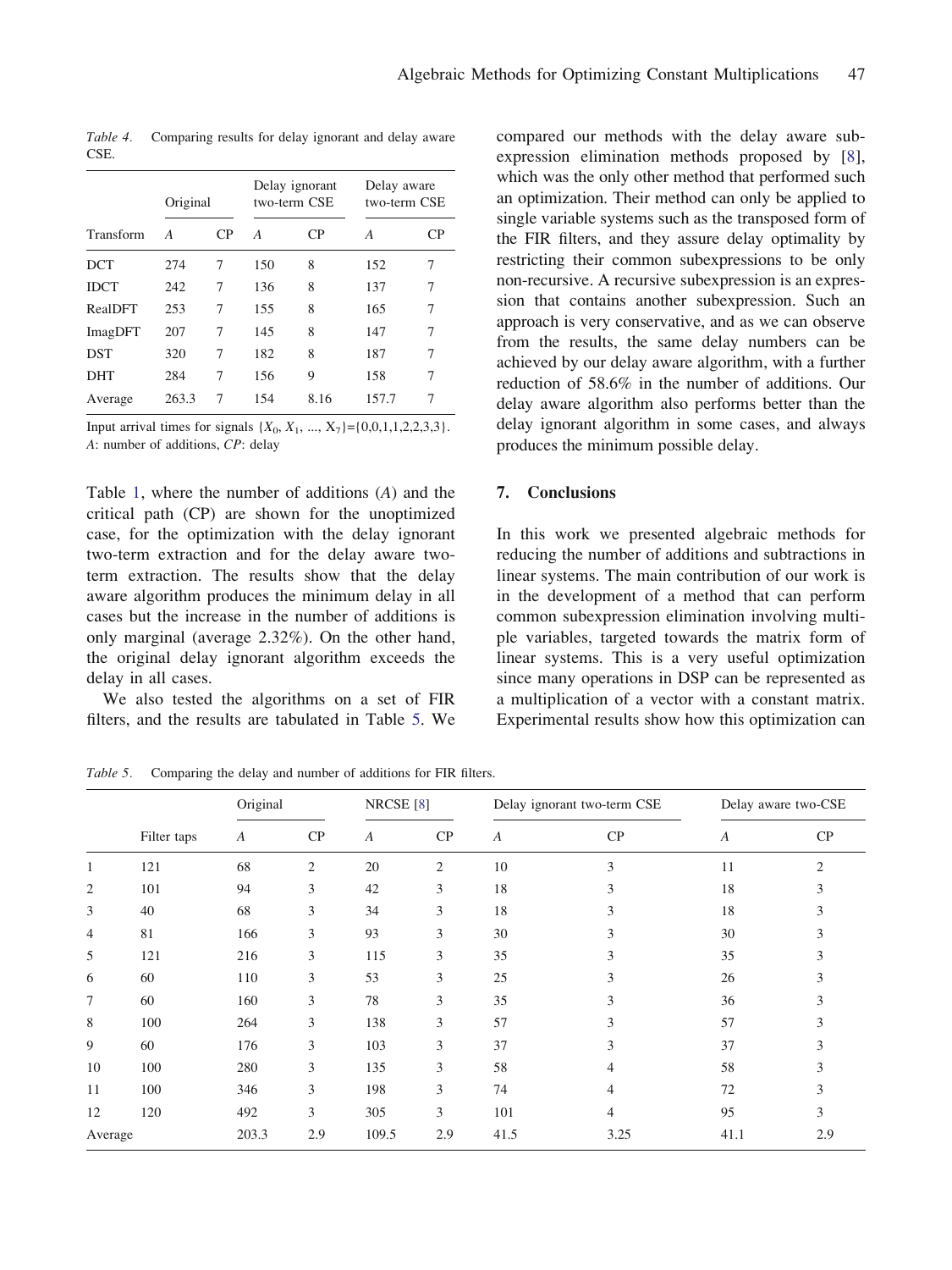<span id="page-17-0"></span>produce significant reductions in area and power consumption over conventional optimization techniques that optimize only single variable constant multiplications at a time. Currently, our methods are only targeted towards reducing the number of operations. In future, we would like to tune our optimizations for specific architectures and constraints.

# References

- 1. R. Pasko, P. Schaumont, V. Derudder, V. Vernalde, and D. Durackova, "A New Algorithm for Elimination of Common Subexpressions," IEEE Trans. Comput.-Aided Des. Integr. Circuits Syst, vol. 18, no. 1, 2000, pp. 58–68.
- 2. H.T. Nguyen and A. Chatterjee, "Number-Splitting with Shiftand-Add Decomposition for Power and Hardware Optimization in Linear DSP Synthesis," IEEE Trans. Very Large Scale Integr. (VLSI) Syst., vol. 8, 2000, pp. 419–424.
- 3. M. Potkonjak, M.B. Srivastava, and A.P. Chandrakasan, "Multiple Constant Multiplications: Efficient and Versatile Framework and Algorithms for Exploring Common Subexpression Elimination," IEEE Trans. Comput.-Aided Des. Integr. Circuits Syst., vol. 15, no. 2, 1996, pp. 151–165.
- 4. H.-J. Kang, H. Kim, and I.-C. Park, "FIR Filter Synthesis Algorithms for Minimizing the Delay and the Number of Adders," IEEE Trans. Circuits Syst., vol. 48, no. 8, 2001, pp. 770–777.
- 5. I.-C. Park and H.-J. Kang, "Digital Filter Synthesis Based on an Algorithm to Generate all Minimal Signed Digit Representations," IEEE Trans. Comput.-Aided Des. Integr. Circuits Syst., vol. 21, 2002, pp. 1525–1529.
- 6. H. Choo, K. Muhammad, and K. Roy, "Complexity Reduction of Digital Filters Using Shift Inclusive Differential Coefficients," IEEE Trans. Signal Process., vol. 52, 2004, pp. 1760–1772.
- 7. K. Muhammad and K. Roy, "A Graph Theoretic Approach for Synthesizing Very Low-Complexity High-Speed Digital Filters," IEEE Trans. Comput.-Aided Des. Integr. Circuits Syst., vol. 21, 2002, pp. 204–216.
- 8. M. Martinez-Peiro, E.I. Boemo, and L. Wanhammar, "Design of High-Speed Multiplierless Filters Using a Nonrecursive Signed Common Subexpression Algorithm," IEEE Trans. Circuits Syst., 2 Analog Digit. Signal Process., vol. 49, 2002, pp. 196–203.
- 9. R.I. Hartley, "Subexpression Sharing in Filters Using Canonic Signed Digit Multipliers," IEEE Trans. Circuits Syst., 2 Analog Digit. Signal Process., vol. 43, 1996, pp. 677–688.
- 10. S.S. Muchnick, "Advanced Compiler Design and Implementation," Morgan Kaufmann Publishers, 1997.
- 11. P. Briggs, K.D. Cooper, and L.T. Simpson, "Value Numbering," Softw. Pract. Exp., vol. 27, 1997, pp. 701–724.
- 12. K.D. Cooper, L.T. Simpson, and C.A. Vick, "Operator Strength Reduction," ACM Trans. Program. Lang. Syst., vol. 23, 2001, pp. 603–625.
- 13. P. Briggs and K.D. Cooper, "Effective Partial Redundancy Elimination," presented at the ACM SIGPLAN conference on

Programming Languages Design and Implementation (PLDI), Orlando, Florida, 1994.

- 14. A. Hosangadi, F. Fallah, and R. Kastner, "Factoring and Eliminating Polynomial Expressions in Polynomial Expressions," presented at the International Conference on Computer Aided Design (ICCAD), San Jose, CA, 2004.
- 15. A. Hosangadi, F. Fallah, and R. Kastner, "Energy Efficient Hardware Synthesis of Polynomial Expressions," presented at the International Conference on VLSI Design, Kolkata, India, 2005.
- 16. A. Hosangadi, F. Fallah, and R. Kastner, "Common Subexpression Involving Multiple Variables for Linear DSP Synthesis," presented at the IEEE International conference on Application Specific Architectures and Processors (ASAP), Galveston, TX, 2004.
- 17. A. Hosangadi, F. Fallah, and R. Kastner, "Reducing Hardware Complexity of Linear DSP Systems by Iteratively Eliminating Two Term Common Subexpressions," presented at the IEEE/ ACM Asia South Pacific Design Automation Conference (ASP-DAC), Shanghai, China, 2005.
- 18. A. Peymandoust and G.D. Micheli, "Using Symbolic Algebra in Algorithmic Level DSP Synthesis," presented at the Design Automation Conference, 2001.
- 19. A. Peymandoust, T. Simunic, and G.D. Micheli, "Low Power Embedded Software Optimization Using Symbolic Algebra," Proceedings of the Design Automation and Test in Europe Conference, 2002, pp. 1052–1058.
- 20. A.W. Burke, H. Goldstine, and J.V. Neumann, "Preliminary Discussion of the Logical Design of an Electronic Computing Instrument," Institute of Advanced Studies, Princeton, 1947.
- 21. J.O. Penhollow, "Study of Arithmetic Recoding with Applications in Multiplication and Division,^ University of Illinois, Urbana, 1962.
- 22. D.E. Knuth, "The Art of Computer Programming", vol. 2: Seminumerical algorithms, 2nd ed, Addison-Wesley, 1981.
- 23. M. Mehendale, S.D. Sherlekar, and G. Venkatesh, "Synthesis of Multiplier-Less FIR Filters with Minimum Number of Additions," presented at the ICCAD, 1995.
- 24. A. Chatterjee, R.K. Roy, and M.A. D'abreu, "Greedy Hardware Optimization for Linear Digital Circuits using Number Splitting and Refactorization," IEEE Trans. Very Large Scale Integr. (VLSI) Syst., vol. 1, no. 4, 1993, pp. 423–431.
- 25. H. Nguyen and A. Chatterjee, "OPTIMUS: A New Program for OPTIMizing Linear Circuits with Number-Splitting and Shift-and-Add Decomposition,^ presented at the Sixteenth International Conference on Advanced Research in VLSI, 1995.
- 26. D.R. Bull and D.H. Horrocks, "Primitive Operator Digital Filters," Proc. Inst. Electr. Eng. G Circuits, Devices, Syst., vol. 138, 1991, pp. 401–412.
- 27. A.G. Dempster and M.D. Macleod, "Use of Minimum-Adder Multiplier Blocks in FIR Digital Filters," IEEE Trans. Circuits Syst., 2 Analog Digit. Signal Process., vol. 42, 1995, pp. 569–577.
- 28. A.S. Vincentelli, A. Wang, R.K. Brayton, and R. Rudell, "MIS: Multiple Level Logic Optimization System," IEEE Trans. Comput.-Aided Des. Integr. Circuits Syst., vol. 6, no. 6, 1987, pp. 1062–1081.
- 29. V. Bertacco and M. Damiani, "The Disjunctive Decomposition of Logic Functions,^ presented at the Computer-Aided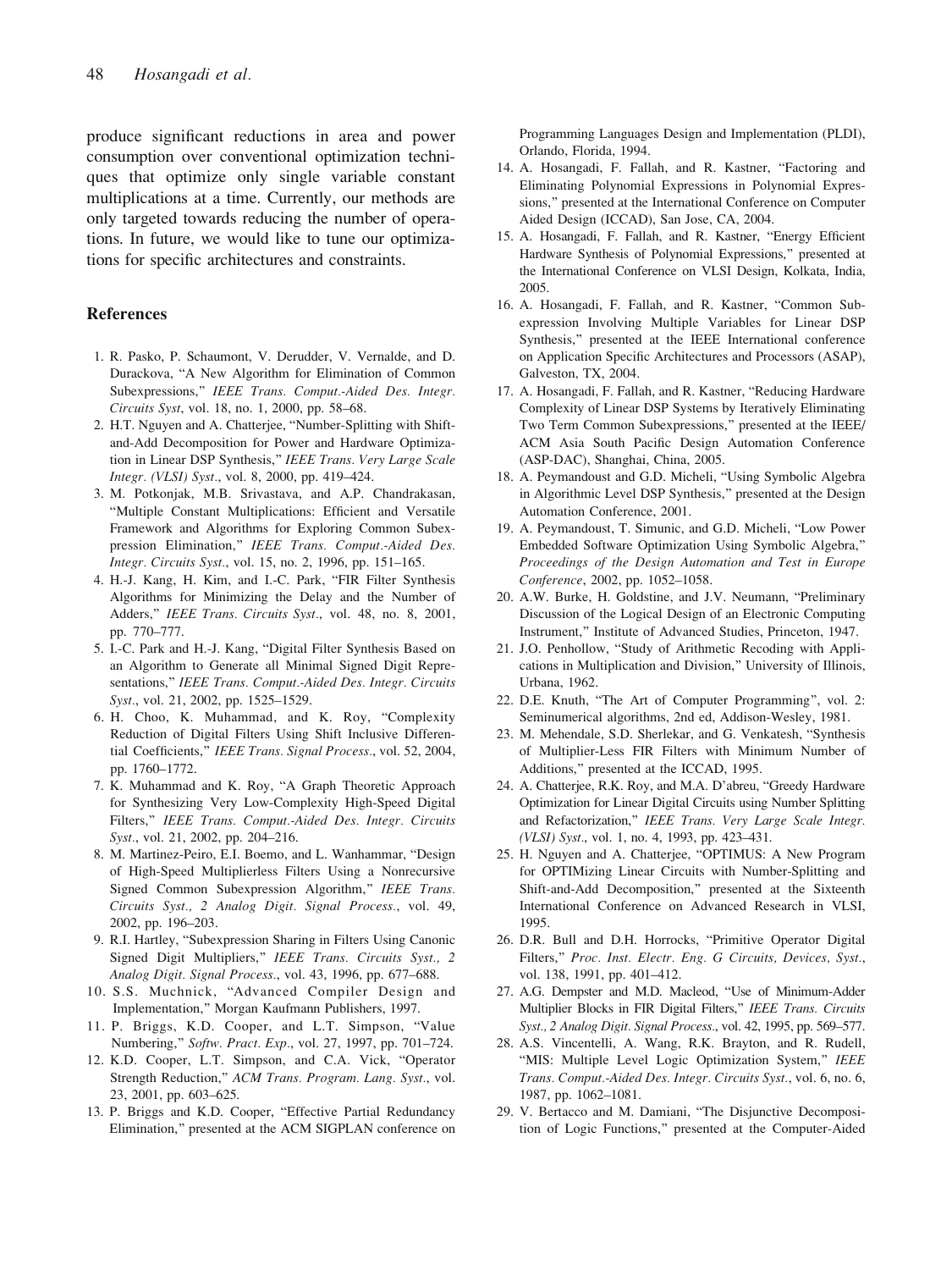<span id="page-18-0"></span>Design, 1997. Digest of Technical Papers., 1997 IEEE/ACM International Conference on, 1997.

- 30. R.K. Brayton, R. Rudell, A.S. Vincentelli, and A.Wang, "Multi-Level Logic Optimization and the Rectangular Covering Problem," presented at the International Conference on Compute Aided Design, 1987.
- 31. J. Rajski and J. Vasudevamurthy, "The Testability-Preserving Concurrent Decomposition and Factorization of Boolean Expressions," IEEE Trans. Comput.-Aided Des. Integr. Circuits Syst., vol. 11, 1992, pp. 778–793.
- 32. P.F. Flores, J.C. Monteiro, and E.C. Costa, "An Exact Algorithm for the Maximal Sharing of Partial Terms in Multiple Constant Multiplications," presented at the International Conference on Computer Aided Design (ICCAD), San Jose, CA, 2005.
- 33. R. Rudell, "Logic Synthesis for VLSI Design," Ph.D. Thesis, University of California, Berkeley, 1989.
- 34. R.K. Brayton, G.D. Hachtel, C.T. McMullen, and A.S. Vincentelli, "Logic Minimization Algorithms for VLSI Synthesis," Kluwer, 1984.
- 35. J. Vasudevamurthy and J. Rajski, "A Method for Concurrent Decomposition and Factorization of Boolean Expressions," presented at the Computer-Aided Design, 1990. ICCAD-90. Digest of Technical Papers., 1990 IEEE International Conference on, 1990.
- 36. A. Nicolau and R. Potasman, "Incremental Tree Height Reduction for High Level Synthesis," presented at the Design Automation Conference, 1991. 28th ACM/IEEE, 1991.
- 37. M. Potkonjak, S. Dey, Z. Iqbal, and A.C. Parker, "High Performance Embedded System Optimization Using Algebraic and Generalized Retiming Techniques," presented at the Computer Design: VLSI in Computers and Processors, 1993. ICCD '93. Proceedings., 1993 IEEE International Conference on, 1993.
- 38. A. Hosangadi, F. Fallah, and R. Kastner, "Simultaneous Optimization of Delay and Number of Operations in Multiplierless Implementation of Linear Systems," presented at the International Workshop of Logic and Synthesis (IWLS), Lake Arrowhead, CA, 2005.
- 39. S.K. Mitra, "Digital Signal Processing: A computer based approach,^ 2nd ed, McGraw-Hill, 2001.



Anup Hosangadi received his B.E. degree in Electrical and Electronics Engineering from the National Institute of Technology, Trichy, India in 2001, and M.S. and Ph.D. degree in Computer Engineering from the University of California, Santa Barbara, USA in 2003 and 2006, respectively. He is the recipient of the Best Student Paper Award at the International Conference on VLSI design. His research interests include high level synthesis, combinatorial optimization, and computer arithmetic. He worked for Fujitsu Laboratories of America in the summer of 2004. He currently works for the Synthesis group at Cadence Design Systems.



Dr. Farzan Fallah received his B.S. degree in Electrical Engineering from Sharif University of technology, Tehran, Iran in 1992, and M.S. and Ph.D. in Electrical Engineering and Computer Science from MIT in 1996 and 1999, respectively.

In April 1999 he joined Fujitsu Laboratories of America where he is currently the leader of the low power design project. His primary research interests are low power design and verification. He has authored and co-authored over 40 papers on these topics and has received a number of awards including a Design Automation Conference best paper award and an International Conference on VLSI Design best paper award.

Dr. Fallah has served on the technical program committee of DATE, HLDVT, ISQED, and the Ph.D. Forum at DAC and has initiated the Ph.D. Forum at ASP-DAC.Dr. Fallah is a member of the Association for Computing Machinery (ACM), the Institute of Electrical and Electronics Engineers (IEEE), and the Institute of Electrical and Electronics Engineers Engineering Management Society (IEEE-EMS).



Ryan Kastner is an assistant professor in the Department of Electrical and Computer Engineering at the University of California, Santa Barbara. He received his Ph.D. in Computer Science (2002) at UCLA, masters degree in engineering (2000), and bachelor degrees (BS) in both electrical engineering and computer engineering (1999), all from Northwestern